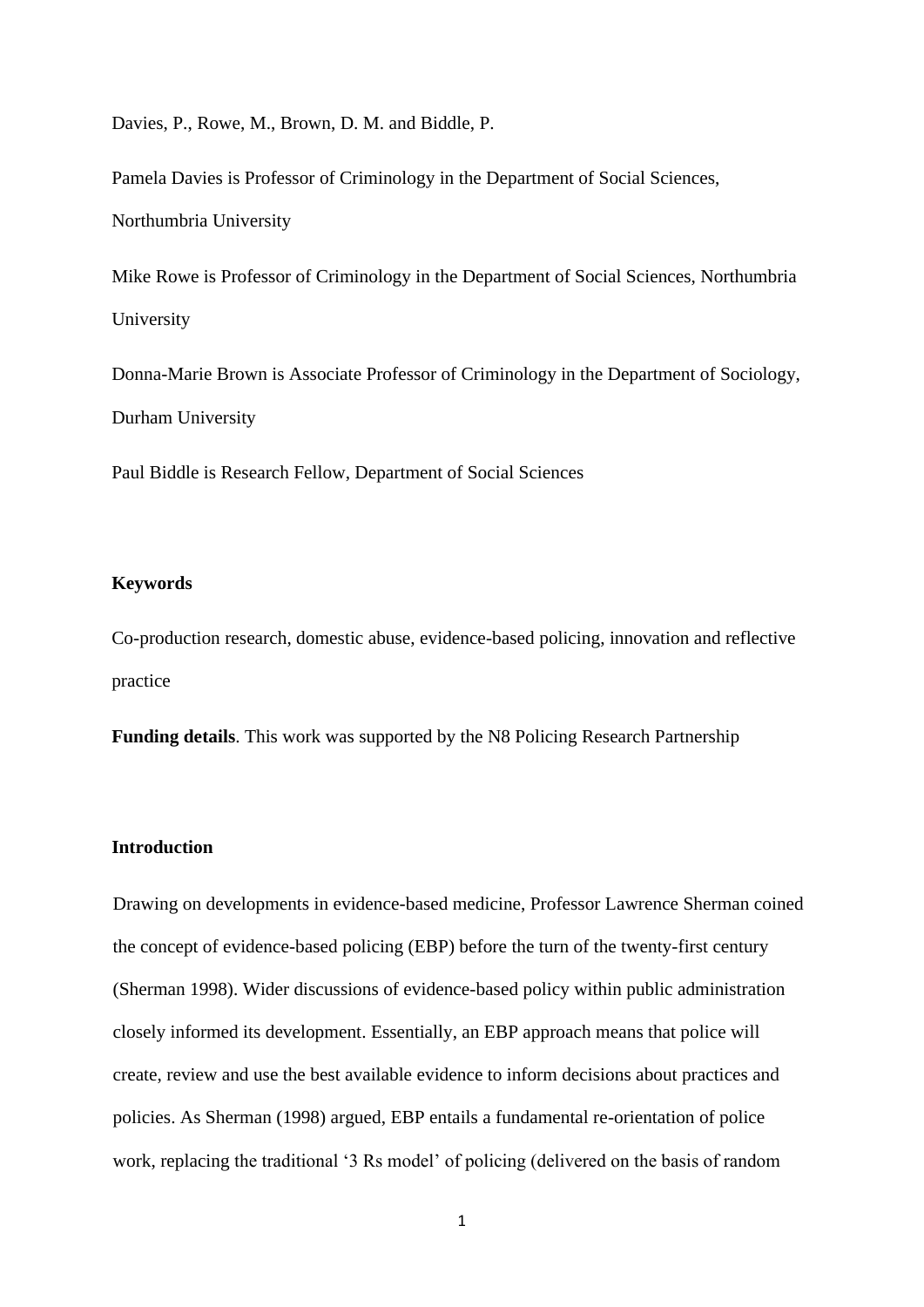patrol, rapid response, and reactive investigations) with a 'triple-T' model using scientific approaches to target police activity, test the impact, and track the long-term effect of particular types of intervention. The promotion of EBP is aligned to wider efforts to improve police professionalism and in recent years there has been increased emphasis on an evidencebased and 'what works' agenda in policing such that evidence-based policy and practice has become a dominant discourse in the United Kingdom (UK) and indeed, internationally (Knuttson and Thompson, 2017). Rye and Angel (2019), for example, provided comparative analysis of data relating to Intimate Partner Homicide drawn from studies in Australia, Denmark, and the UK. New Zealand Police have worked with public, private and University partners to establish an Evidence Based Policing Centre as an important component of a strategic High Performance Framework intended to reduce crime and related harms (such as road traffic fatalities) (NZ Police, n.d.). As Telep and Somers (2017: 171) noted, President Obama's Taskforce on American Policing was instructed to seek evidence-based research to support its recommendations.

In England and Wales, the establishment, in 2013, of the College of Policing (CoP) as the body to develop professional practice has led to an increased emphasis on the use of scientific evidence to support operational practice. New entrants to the police in England and Wales now must have tertiary-level education (Ramshaw and Soppitt, 2018) based upon a Police Education Qualifications Framework (PEQF) developed by the CoP with a strong emphasis on research evidence, including that new recruits are taught principles and practices of scientific research methodologies and their application to operational policing. Internationally, EBP is thus underpinned by research and collaboration with other partners, including academics. Such partnerships have existed internationally in many forms and can be traced back to the early decades of the  $20<sup>th</sup>$  Century (see Mahony and Prenzler (1996);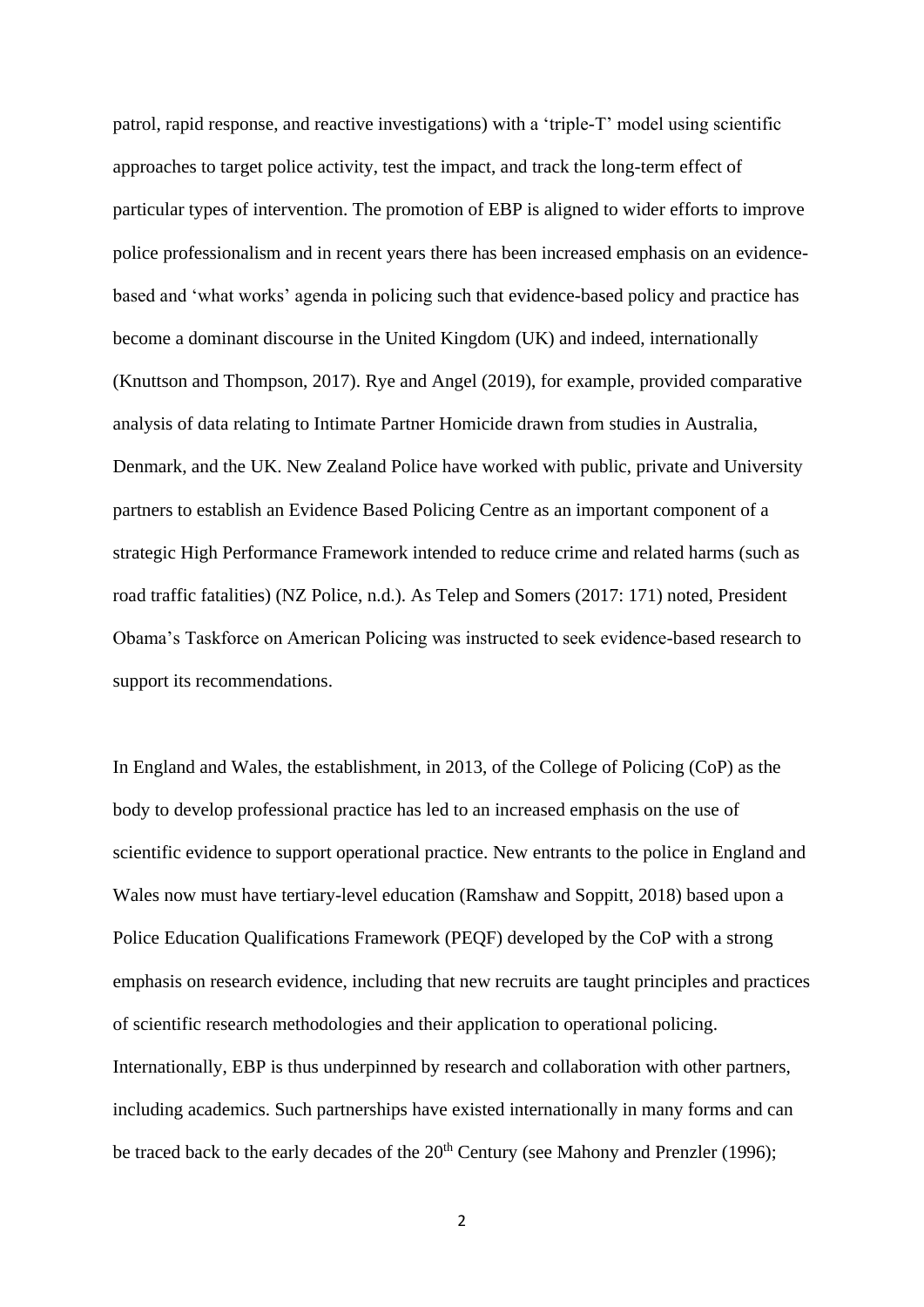Wimshurst and Ransley (2007), and Rowe (2009)). In the current experience in England and Wales various models continue as different police services and HEIs have co-produced different forms for the delivery of the PEQF (Ramshaw and Soppitt, 2018). As Goode and Lumsden (2018) have argued, the development of EBP needs to be understood in relation to wider changes in the Higher Education sector in Britain that have provided additional impetus for academics to engage in research partnerships with police (and other) agencies. Furthermore, with respect to collaborative policing-researcher partnerships, Fleming (2012) contends that reflective practice enhances professional knowledge. However, as Fleming and Rhodes (2018) have more recently acknowledged:

(But) much evidence-based policing takes place in charged organisational and political contexts that ensure that the data are always incomplete, always uncertain, and always ambiguous. So, the meaning of evidence is never fixed, it must be constantly won. (Fleming and Rhodes 2018, p. 22).

As in respect of comparative policing more widely international analysis is complicated in this context by the wide variety of legal, organisational, political and historical frameworks against which policing is delivered. It is clear that in some circumstances reference to the importance of EBP might be little more than a superficial exercise in legitimation. In other circumstances – and the New Zealand case seems to be an example – there is a more fundamental effort towards genuine scientific co-production that can inform the development of policing at a strategic and an operational level. Even within a single jurisdiction, there is likely to be considerable variation in ways in which principles and practices of EBP might be used. Further complexity is inevitable since it is unclear what EBP actually means: the literature often begins (as do we) with the model developed by Sherman and colleagues which had a relatively (in comparison to what has come later) methodological focus.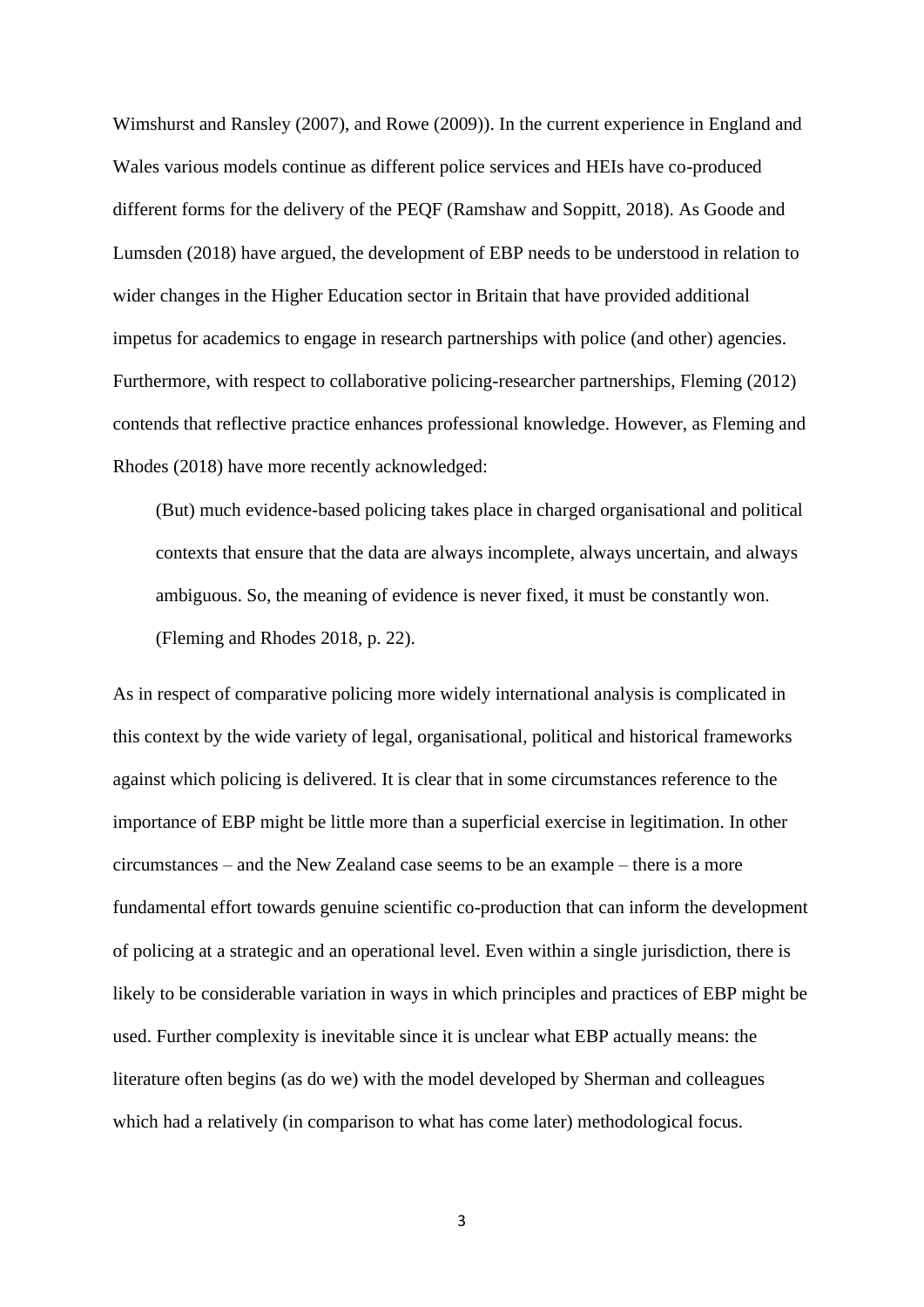Subsequent commentary has argued for the expansion of EBP to include scientific evidence developed using other traditions and methods (Knuttson and Tompson, 2017; Brown et al, 2018). Given this complexity this paper does not seek to address all forms of EBP but instead contribute through consideration of the understanding and meaning of evidence across and between HEI and police organisations and to consider what this might mean in terms of coproduction. While both of these issues will play out differently in different police contexts the underlying themes and challenges that are identified below are significant to different practices of EBP.

In this paper, we reflect on the quality and status of research evidence in policing through a focus on innovations in policing domestic abuse as examined in three English police services. We make these observations in the broader context of police professionalism and the growing number of large-scale regional police-academic collaborations across the UK which are a part of this shift<sup>i</sup>. As we have noted, these are developing in an international context in which EBP is shaping approaches to training and operational work and this article provides insight that will be of significance to these wider shifts in discourse around policing. The article is organised as follows: first, we make some observations about the key bodies involved in the professionalisation of policing. We then provide an overview of our own study that sought to understand success and to build capacity in relation to innovations in policing domestic abuse. This includes a description of how we operationalised the research. Next, based on the premise that reflective practice enhances professional knowledge, we reflect upon understanding success in the context of policing domestic abuse. Our main argument is that police staff and academic researchers do not always share the same conceptualisations of what constitutes 'evidence' and 'research'. These perspectives are not necessarily contradictory or non-reconcilable and they can be explained by different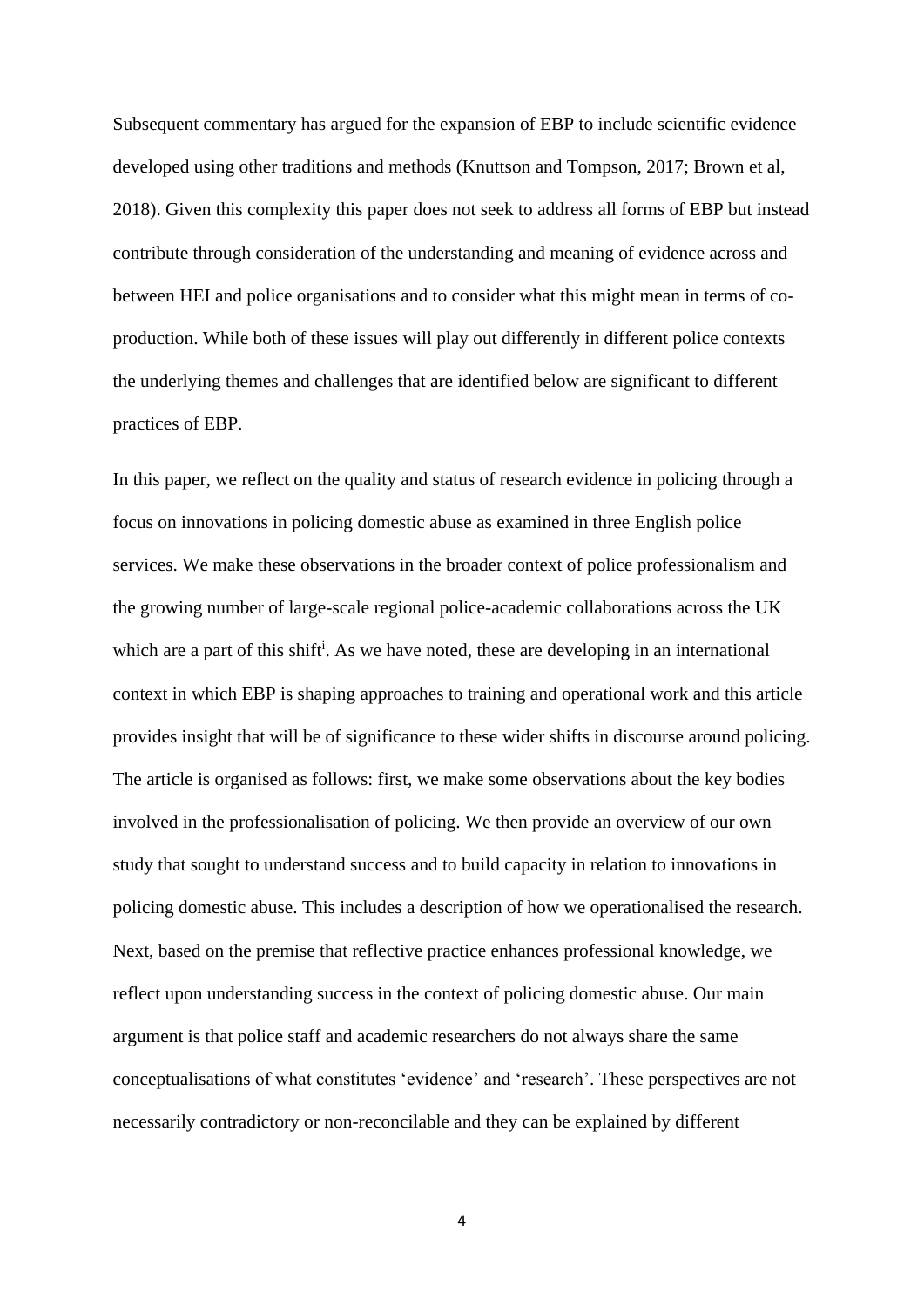institutional cultures and practices. It is important, though, to recognise, acknowledge, account for and perhaps reconcile these differences as academic researchers engaged in the expanding field of policing studies and in the move towards co-production of research.

## **Professionalising policing**

Several UK bodies already collaborate in a bid to professionalise policing. The CoP is the professional policing body aiming to provide the skills and knowledge required to police efficiently and effectively. It has a mandate to set standards, codes of practice and regulations in policing practice and to ensure consistency across the 43 forces in England and Wales. The CoP worked alongside the What Works Centre for Crime Reduction (WWCCR). The latter was established in 2013 to develop a strong evidence-base for decision-making around crime reduction with a remit that included the establishment a common database of knowledge as well as to develop police officer skills to enable them to appraise and use evidence to inform their decision-making. WWCCR was disbanded in 2017. In order to facilitate access to the latest research evidence, the centre was supported by a Commissioned Partnership Programme, a consortium established in 2013, including University College London (UCL), the Institute of Education (IoE), the London School of Hygiene and Tropical Medicine, Birkbeck College and Cardiff, Dundee, Surrey and Southampton universities. This was intended to further facilitate collaborative working between police and academics to build an evidence-base and to enable police to acquire the skills to undertake their own research and evaluations.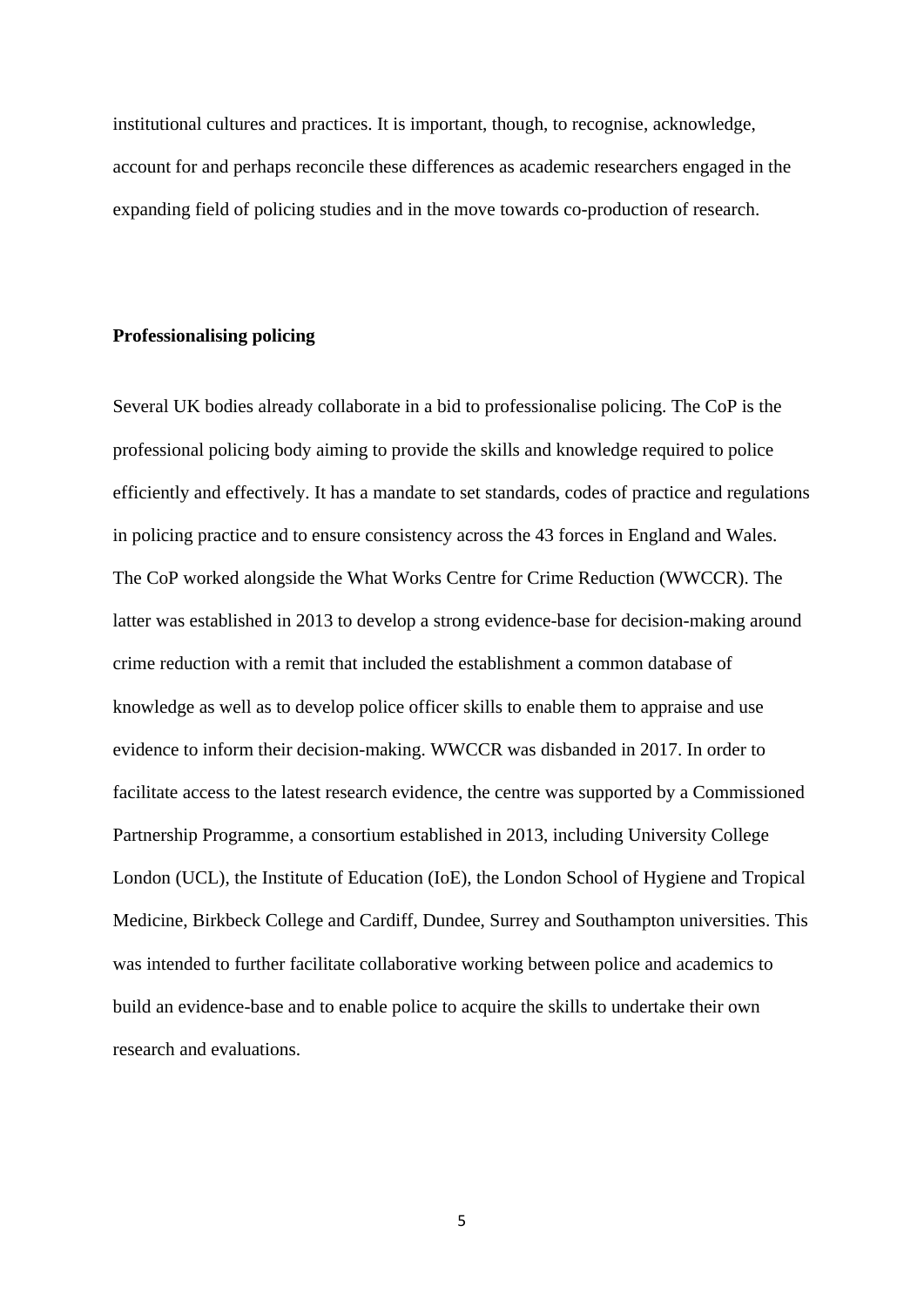Another important network is the N8 Policing Research Partnership (N8 PRP). This partnership was established to enable and foster research collaborations that not only help address contemporary policing problems, but also facilitate international excellence in policing research. The Higher Education Funding Council for England (HEFCE)<sup>ii</sup> awarded the Partnership funds to deliver on a new five-year programme of research and knowledge exchange that pioneers an innovative collaboration between 11 police services and their respective Police and Crime Commissioners and 8 universities in the north of England (Durham, Lancaster, Leeds, Liverpool, Manchester, Newcastle, Sheffield and York), known as the N8PRP. The overall aim is to build research co-production methodology (Crawford 2019) and capacity and test mechanisms for exploiting the knowledge and expertise of the higher education sector in order to strengthen the evidence base on which police policy, practice and training are developed and so support innovation and the professionalisation of policing. The three priorities of the N8 PRP are to: (i) Build research co-production capacity; (ii) Test mechanisms for exploiting knowledge and expertise to strengthen the evidence-base on which policy, practice and training are developed; (iii) Support innovation and the professionalisation of policing. As many have noted this latter priority is complicated by a lack of consensus in terms of what 'professionalism' means in the context of policing. Holdaway (2017) argued it is more appropriate to refer to the 're-professionalization' of policing and outlines various phases since the 1970s in which claims to professional status have been staked. Historically, such a status is applied when an occupation is delivered on the basis of a core tradition of knowledge and research, has a degree of self-regulation, established ethical codes of conduct and is exclusive in the sense that entry to the profession is restricted and regulated. Although often regarded axiomatically to be a desirable status, some have noted (for example, Fielding (2018)) that professionalism might be considered 'obstructive' in a democratic free-society and Morell and Rowe (2020) have noted that EBP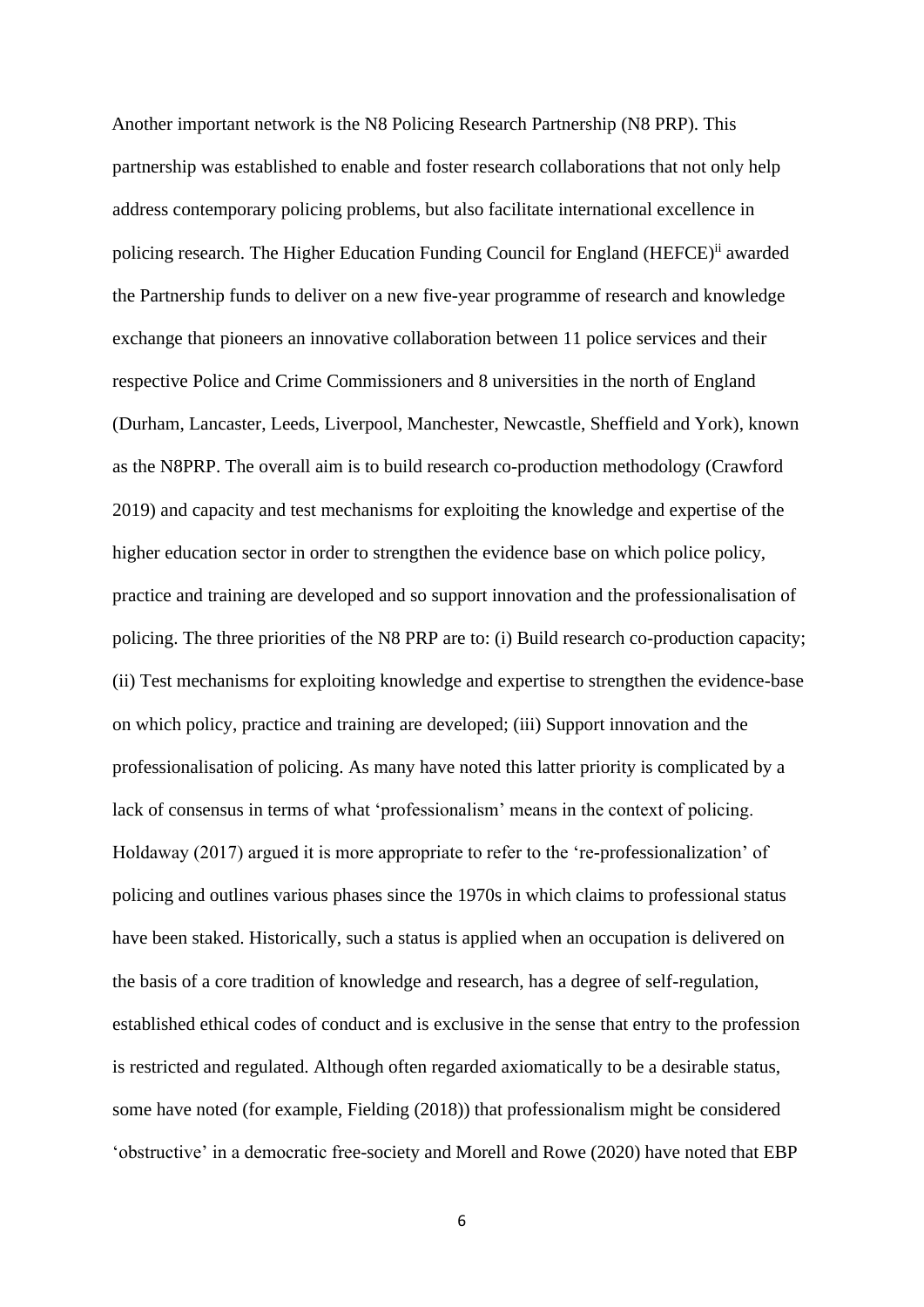and professionalism might often be in tension with established principles of democratic oversight of policing.

#### **Understanding success to build capacity through innovations in policing domestic abuse**

The N8 PRP funded our research on innovations in policing domestic abuse with a view to understanding success and improving practice. We were awarded funds from the 2017 round of catalyst small grants. The key requirements of the N8 PRP small grant funding stipulates a commitment to co-production and encourages a steer toward the theme of the preceding Innovation Forum, which for the 2017 funding round was domestic abuse. An N8 academic partner and policing partner should be identified on the application and funding was preferentially targeted towards multi-partner collaborations.

Our study sought to develop EBP through helping police and academics to identify more robust mechanisms for knowledge transfer such that innovative practice developed in one area can be implemented effectively elsewhere. The problem of 'transfer failure' is widely noted in the policy literature (Legrand 2012; Stone 2017), and in criminal justice and policing in particular (Jones and Newburn 2007). Our study sought to overcome this limitation of EBP and was designed to move beyond the identification of best practice where the approach is to replicate this but without proper understanding of the crucial local conditions that enabled the initial success. As one sergeant in Fleming and Rhodes (2018:16) research states: 'What works in (Force 1)…won't necessarily work in (Force 2).' These authors note 'If the evidence exists to tell the officer what works in one location, it will not tell her what works best where she is stationed'. (Fleming and Rhodes 2018:16). Our key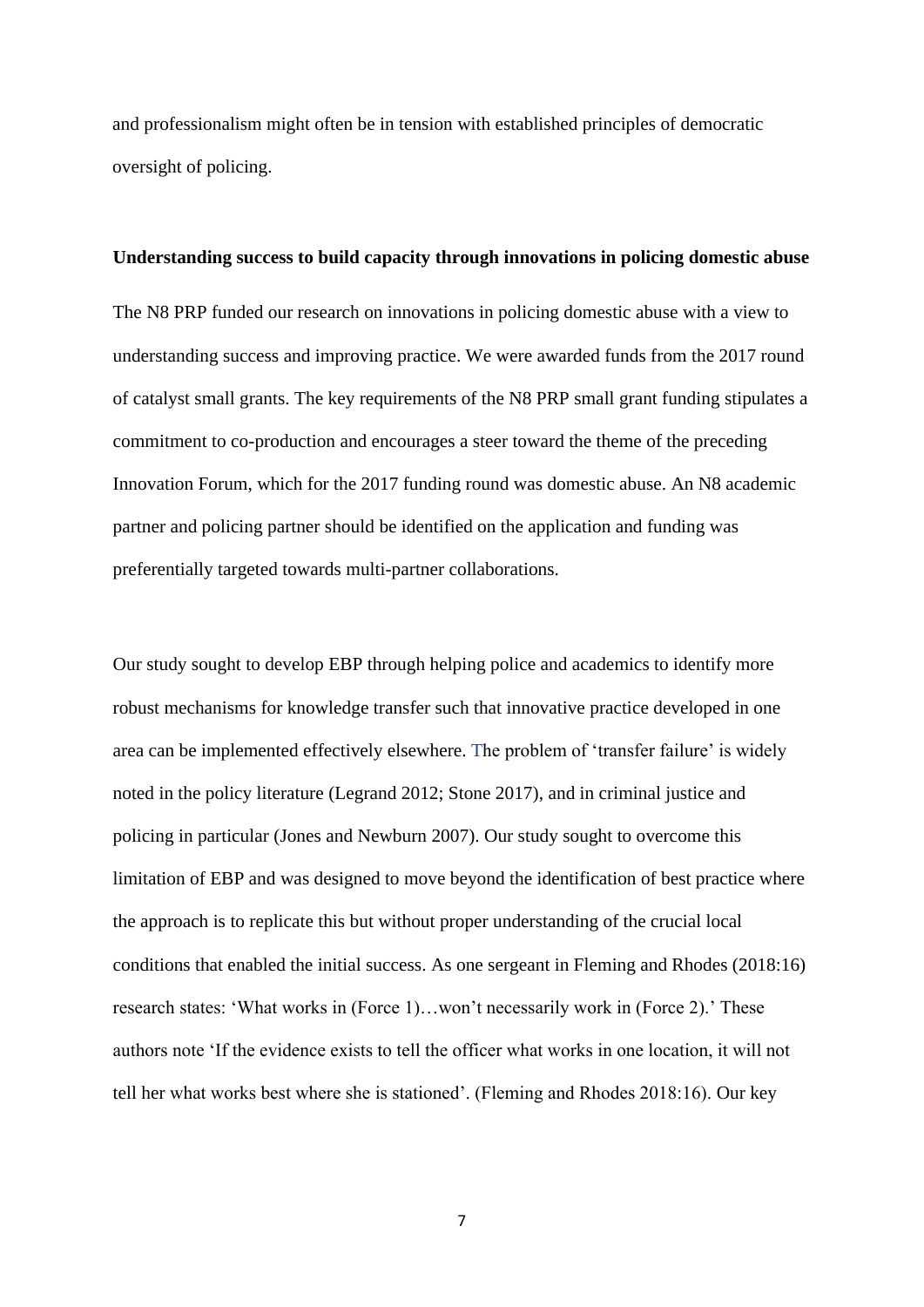question was not *was* the innovation successful, but *why* was there success and *what* factors underpinned that relative to other projects.

Our project was designed to enable police officers and staff to work collaboratively to identify areas in which innovation has been successful, and to develop deeper and richer understanding of the enabling circumstances and how these might build capacity in other police services. A central objective of the project was to help transfer innovative practice around domestic abuse as well as, more broadly, to provide police and academic researchers with greater understanding of the mechanisms and contexts shaping successful changes in operational practice. Prior to our research, Her Majesty's Inspectorate of Constabulary reports (HMIC 2014, 2015) had provided indications of the limitations of the police service response to victims of domestic abuse at the same time as they had highlighted pockets of successful practice. The same HMIC reports provide short descriptions of innovations in policy and practice for tackling domestic abuse in several forces. Within the N8 area alone, police services had (among other things) created specialist posts and new training packages; piloted Domestic Violence Protection Orders; led on Domestic Violence Disclosures; and introduced multi-agency teams, school liaison officers, and victim advocates. The aim of our project was to uncover the factors that explain the success of the initiatives identified. Thus as academics, we worked in collaboration with police staff from three police forces to identify areas in which innovation in policing domestic abuse had been deemed successful. Selected projects were required to meet the criteria of having:

- ➢ been developed from an evidence base (defined broadly to include professional expertise, scientific research, or guidance from authoritative bodies).
- ➢ been subject to some form of evaluation or review; and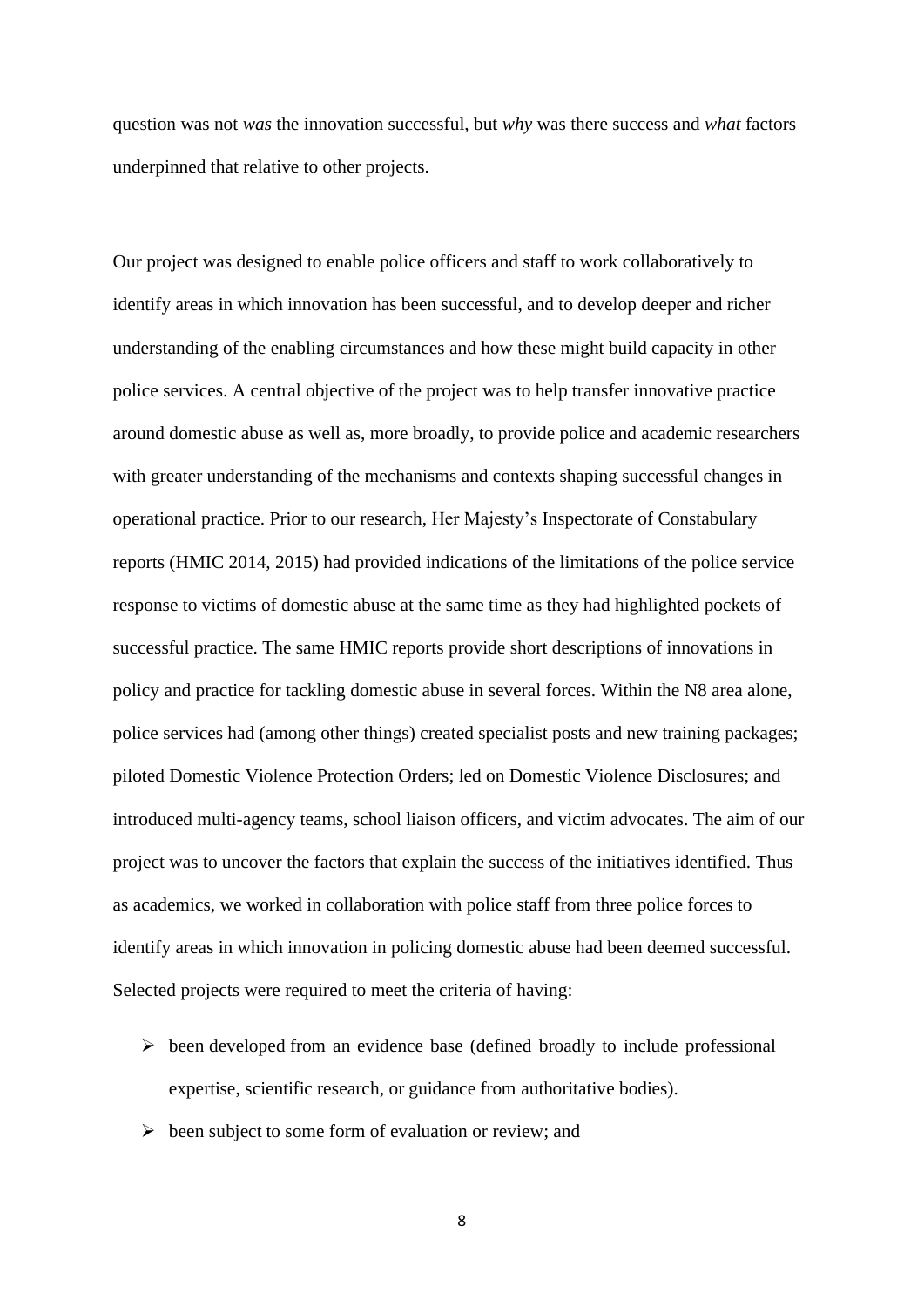➢ achieved a demonstrable positive impact (e.g. better victim protection and satisfaction, decreased repeat victimisation, improved case management, improved offender behaviour, or improved criminal justice outcomes.

#### *Methodology and Implementation*

The authors of this paper were directly involved in the research conducted. Fieldwork was undertaken in line with the lead University's ethics policies. All participants were provided with a detailed information sheet about the research, their role, what would happen to the information they provided and details about confidentiality, the voluntary nature of participation and how to withdraw from the project at any stage. All participants signed a consent form.

A two-phased, multi-method approach was developed to undertake the research. The approach was specifically designed to identify the factors (and contexts) explaining the success of the initiatives explored and how they might be most effectively replicated in other localities. The project was conducted over a 12-month period.

Phase 1 comprised liaison with four Police Forces to identify initiatives or elements of practice, that existing evidence suggested had made a demonstrable positive impact to police responses to domestic abuse in these Force areas. Ongoing discussions with police, and partner agencies including the Offices of the Police and Crime Commissioners for the force areas, led to collaborative work with three of these police forces and the selection of three initiatives:

- (i) The Multi-Agency Tasking and Co-ordination Project (the MATAC) Northumbria Police
- (ii) The Early Intervention Pilot (the EIP) North Yorkshire Police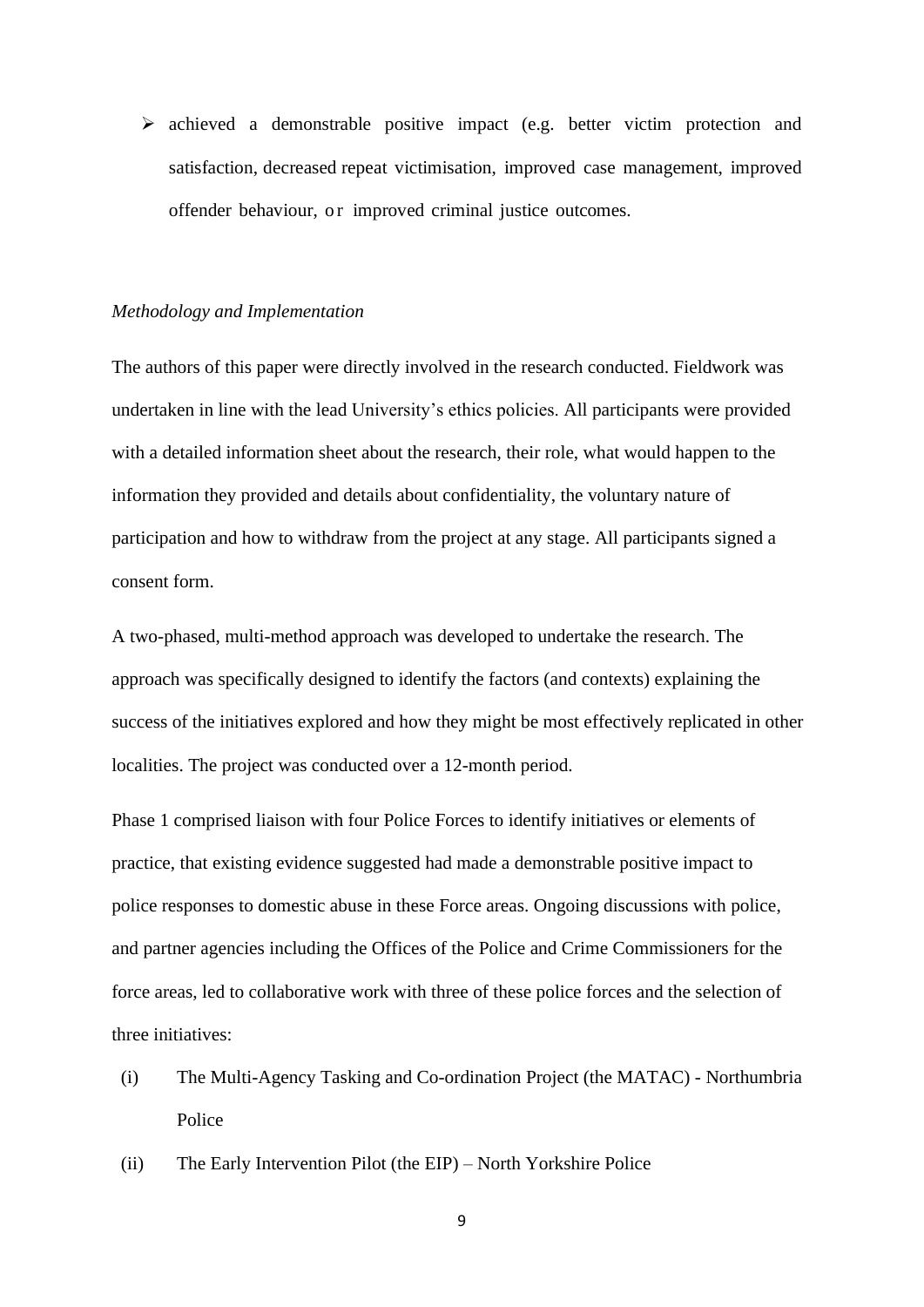#### (iii) Operation Kyleford – West Yorkshire Police.

All three initiatives were deemed to have met the inclusion criteria. Each had been developed from some kind of evidence base. The MATAC was based on analysis of police data illustrating the need to tackle a group of serial perpetrators responsible for disproportionate numbers of domestic abuse incidents. The EIP initiative was based on a police analysis exercise to determine officer responses to domestic abuse incidents, which found a number of families required support, but not necessarily from the police. Operation Kyleford was developed based on evidence indicating that a significant number of victims were not engaging with the initial callout officers, possibly undermining safeguarding activities, as well as opportunities to gather intelligence and pursue prosecutions.

Each of the above listed initiatives had also been evaluated or reviewed. The MATAC was independently evaluated (see Davies and Biddle  $2017$ )<sup>iii</sup> whilst the EIP and Operation Kyleford were subject to internal review which generated performance and/or case study data. A police review of the EIP indicates that over 55% of EIP cases resulted in no further reported incidents, with case studies also illustrating the added value of the initiative. The internal Police evaluation of Operation Kyleford found an overall reduction where reports have been closed with 'no further action'. Furthermore, a small dip sample of cases randomly selected for further in depth review also identified positive results, such as better engagement with support services, effective safeguarding measures (such as fitting alarms and assistance with housing) alongside the victim supporting a prosecution.

Overall, these evaluations/reviews illustrated that, although each initiative was not a panacea for tackling domestic abuse, each was associated with a range of positive outcomes reflecting our criteria (e.g. better victim protection, improved offender behavior and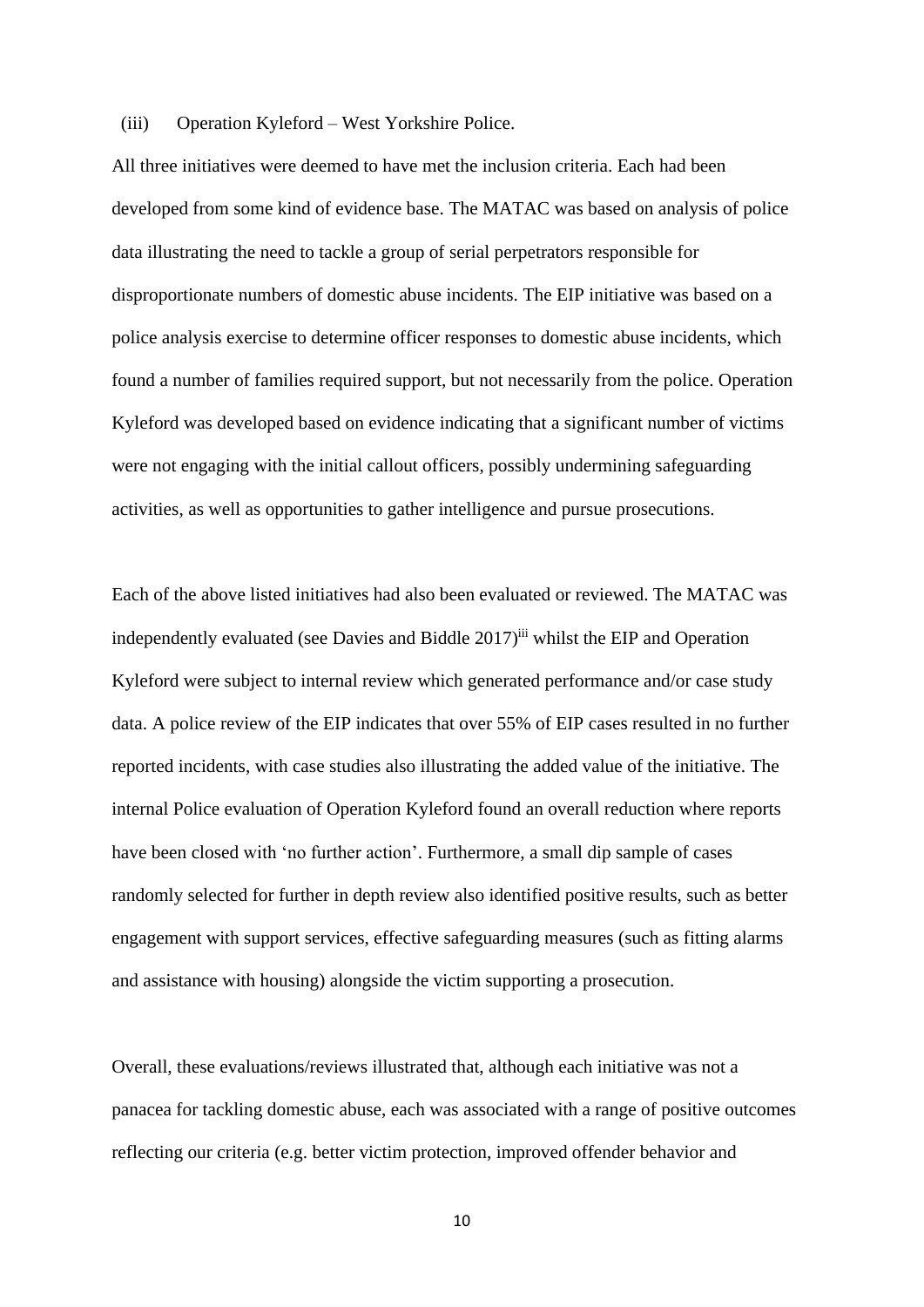improved case management). A demonstrable positive impact was found in each intervention. However, it is important to note that the research evaluations and evidence base had limitations which are likely to impact on the reliability and validity of the findings they generated and we return to this caveat later in this paper.

The second phase of our project comprised qualitative research into each innovation. We conducted semi-structured interviews with key stakeholders identified during phase 1 of the research. Key police personnel included project leads and police staff engaged operationally in the initiatives. Other stakeholders included those supporting victims and perpetrators from (multi-agency) partner agencies. An interview guide was developed to elicit information about the key contextual factors that contributed to the positive outcomes identified, and how other police forces might replicate these interventions in a way that ensures positive impacts are replicated.

In total, we conducted 18 interviews with police officers and staff and a further 13 with representatives of other agencies involved in the initiatives. These interviews were undertaken either face-to-face or by telephone and participant selection was based on information about each initiative provided to the research team in Phase 1. Interviews were recorded and transcribed and then subject to thematic analysis and coded independently by the researchers and then in a collaborative phase. The interviews followed a semi-structured schedule of prompting questions designed such that conversations would explore a range of issues including: roles and responsibilities; the characteristics, knowledge and experience of project staff; clarity of roles and responsibilities; examples of positive impacts; the nature, impact and challenges of partnership working; leadership, management and communication and the role of wider policy and operational environment and its impact on the project in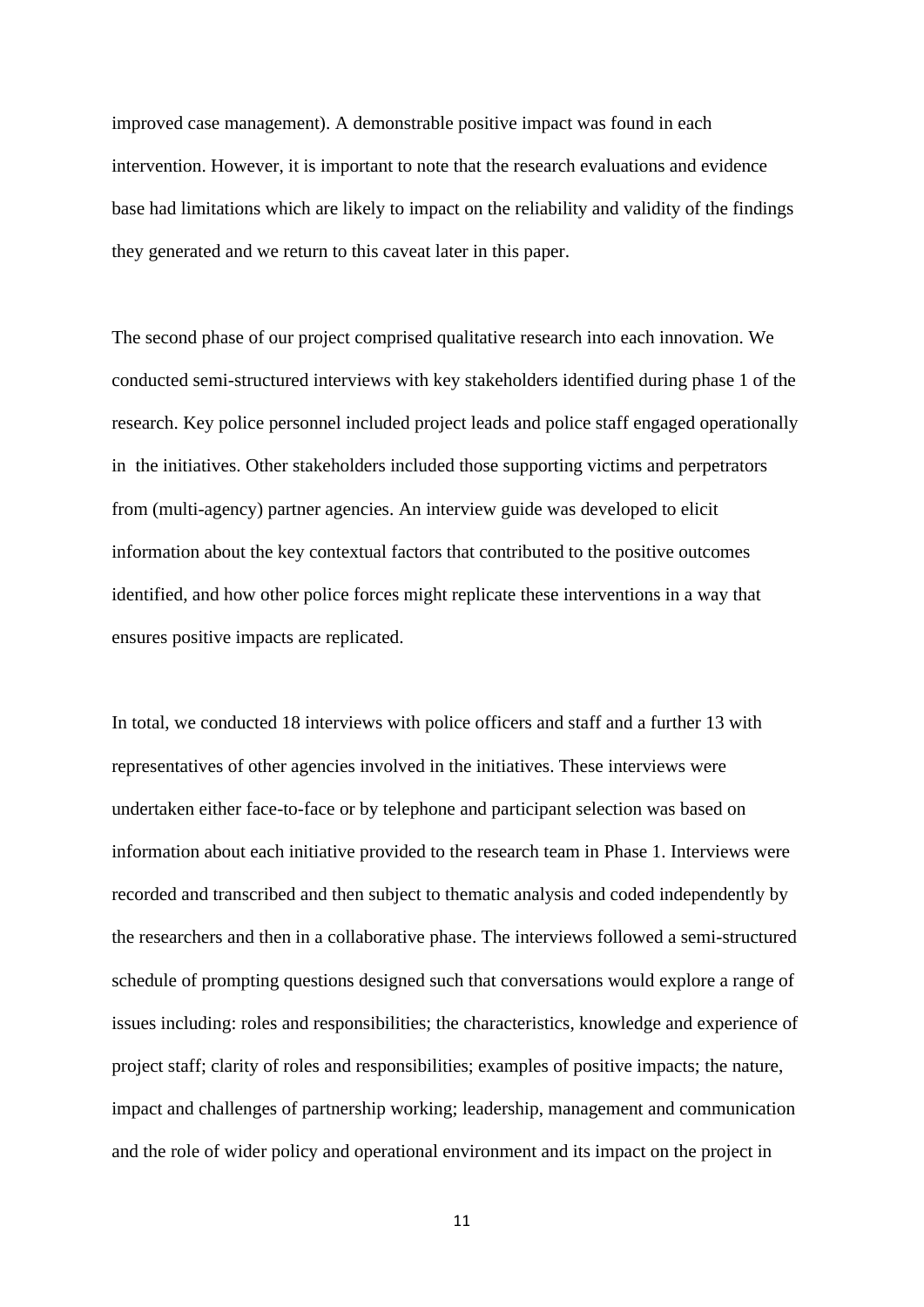question.

#### **Reflections on understanding research**

Drawing on our experience of understanding success to build capacity through innovations in policing domestic abuse, we now reflect on the quality and status of research evidence in policing. Our collaborative work produced some interesting variations in terms of understandings of research and evidence in this context. Here we reflect on what counts as research, what passes as 'evidence' and 'what works'. We commence by reflecting on dominant understandings of research and evidence in policing. We then narrow the focus and reflect on the extent to which these pervasive characteristics of scientific evaluation were evident in our collaborative project. However, unlike much of the excellent emerging literature on EBP (see Brown et al 2018 for a summary) the focus on the discussion below is not on epistemological or methodological strategies but instead we concentrate on a lack of shared understanding between researcher and practitioner parties. Our reflections, based on our experiences of the research study outlined above, reveal significant variations in interpretation and application of the key characteristics of research.

# *What criteria determines what works? What counts as research and what counts as evidence?*

As a broad opening statement, it is fair to state that what has traditionally counted as good and robust evidence and therefore research, and subsequently what is deemed to work, is heavily determined by dominant understandings of research and evidence emerging from what social scientists know as the positivist research tradition. Such approaches to research and the gathering and use of evidence are underpinned by the empirical methods of the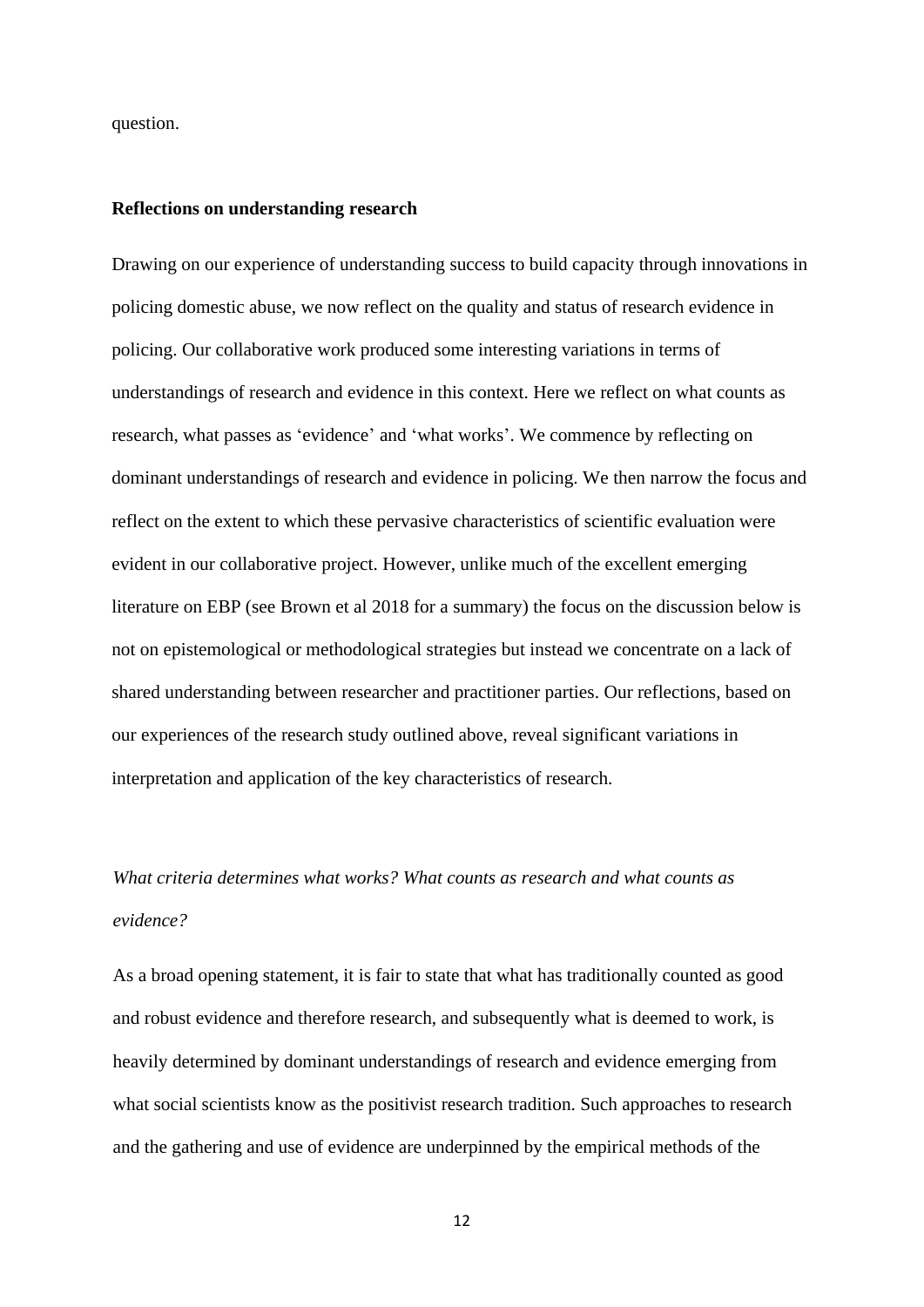natural sciences. Such scientific inquiry relies on observations and measurements, survey research and experimental approaches. This tradition promotes research knowledge that is value-free and such research aims to be neutral, impartial and dispassionate, stripped of the academic researchers own beliefs, values, prejudices and opinions (Davies and Francis 2018). Much of the activity in policework and indeed policing research has become wedded to, and dominated by, this research paradigm. For example, see the WWCCR referred to above and below which ostensibly drew on the Maryland Scientific Methods Scale (SMS) in its ambition to develop a strong evidence base linked to crime reduction. This five-point scale (see below) ranges from 1, for evaluations based on simple cross sectional correlations which equate to 'possible impact', through 'what's promising' to the 'gold standard' of 5 for systematic reviews and randomised control trials which are held to robustly demonstrate 'what works',

*The Maryland Scientific Methods Scale (SMS)*

## **Level 1:**

Either (a) a cross-sectional comparison of treated groups with untreated groups, or (b) a before-and-after comparison of treated group, without an untreated comparison group. No use of control variables in statistical analysis to adjust for differences between treated and untreated groups or periods.

#### **Level 2:**

Use of adequate control variables and either (a) a cross-sectional comparison of treated groups with untreated groups, or (b) a before-and-after comparison of treated group, without an untreated comparison group. In (a), control variables or matching techniques used to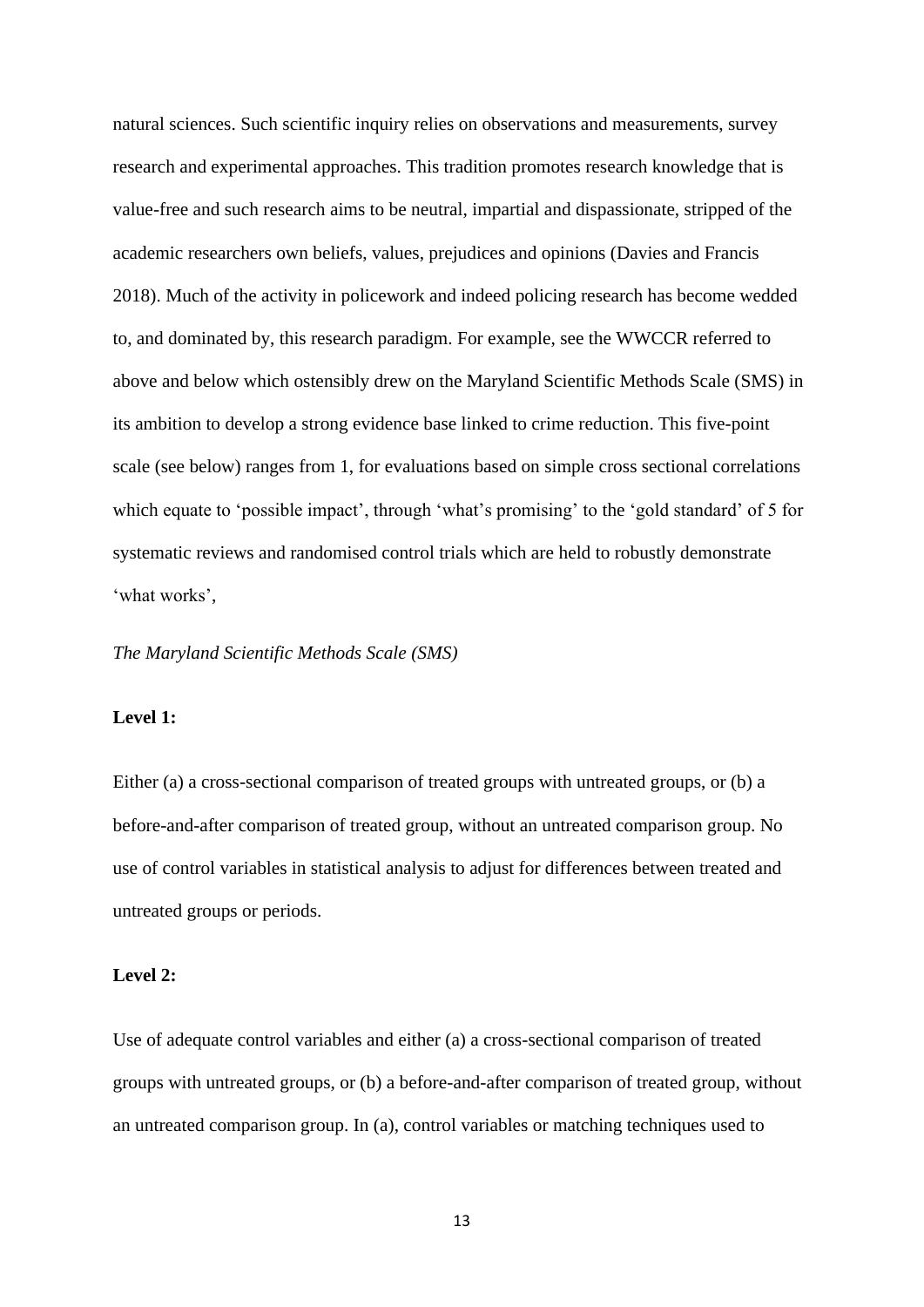account for cross-sectional differences between treated and controls groups. In (b), control variables are used to account for before-and-after changes in macro level factors.

# **Level 3:**

Comparison of outcomes in treated group after an intervention, with outcomes in the treated group before the intervention, and a comparison group used to provide a counterfactual (e.g. difference in difference). Justification given to choice of comparator group that is argued to be similar to the treatment group. Evidence presented on comparability of treatment and control groups. Techniques such as regression and propensity score matching may be used to adjust for difference between treated and untreated groups, but there are likely to be important unobserved differences remaining.

## **Level 4:**

Quasi-randomness in treatment is exploited, so that it can be credibly held that treatment and control groups differ only in their exposure to the random allocation of treatment. This often entails, for example, measurement of the impact of discontinuing treatment, in order to demonstrate its effectiveness.

# **Level 5:**

Reserved for research designs that involve explicit randomisation into treatment and control groups, with Randomised Control Trials (RCTs) providing the definitive example. Extensive evidence provided on comparability of treatment and control groups, showing no significant differences in terms of levels or trends. Control variables may be used to adjust for treatment and control group differences, but this adjustment should not have a large impact on the main results. Attention paid to problems of selective attrition from randomly assigned groups,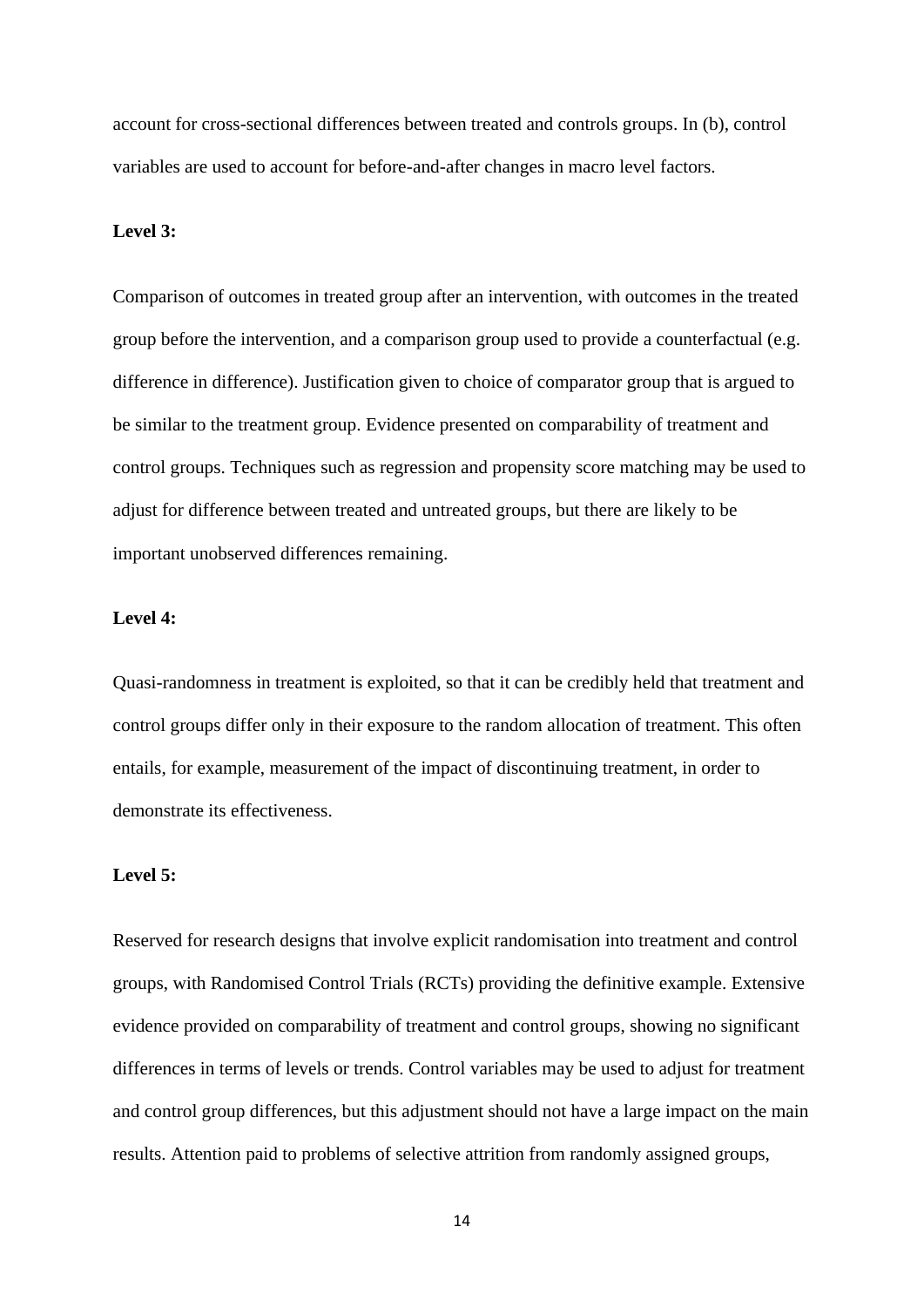which is shown to be of negligible importance. There should be limited or, ideally, no occurrence of 'contamination' of the control group with the treatment.

Adapted from: What Works Centre of Local Economic Growth <http://www.whatworksgrowth.org/about-us/our-workshops/>

The above model embodies some key assumptions about valid and replicable research. The SMS clearly aligns – and privileges – some types of research within the five-point scale to that which will indicate what is impactful. It relegates other types of research to a lower, less influential level. Research methodologies that do not involve RCTs or systematic reviews are likely to lead to results that have less authority in claiming impact. A hierarchy or pyramid of research evidence is thus constructed.

Several of the WWCCR partners pioneered innovative adaptations of the SMS. Indeed, academics at UCL, drawing on insights from realistic evaluation, developed the EMMIE Framework<sup>iv</sup> – a rating and ranking system – to help practitioners and decision-makers understand what works and what doesn't according to the best available evidence (see Bowers et al 2017). Clearly the partners in this early collaboration were directly involved in refining the criteria for determining what works. New developments in evidence-based policing research were constructing a more varied and inclusive palate of what counts as research and what counts as evidence.

Social science research, criminological research and policing research, increasingly encompasses a wide variety of methodological approaches, styles and practices none of which takes place in a political or moral vacuum. Research is a deeply political process (Hughes 2000). The hierarchical scale outlined above, we argue, offers a way for us to begin illustrating this. Advocates of realistic evaluation doubt whether outcome-oriented evaluation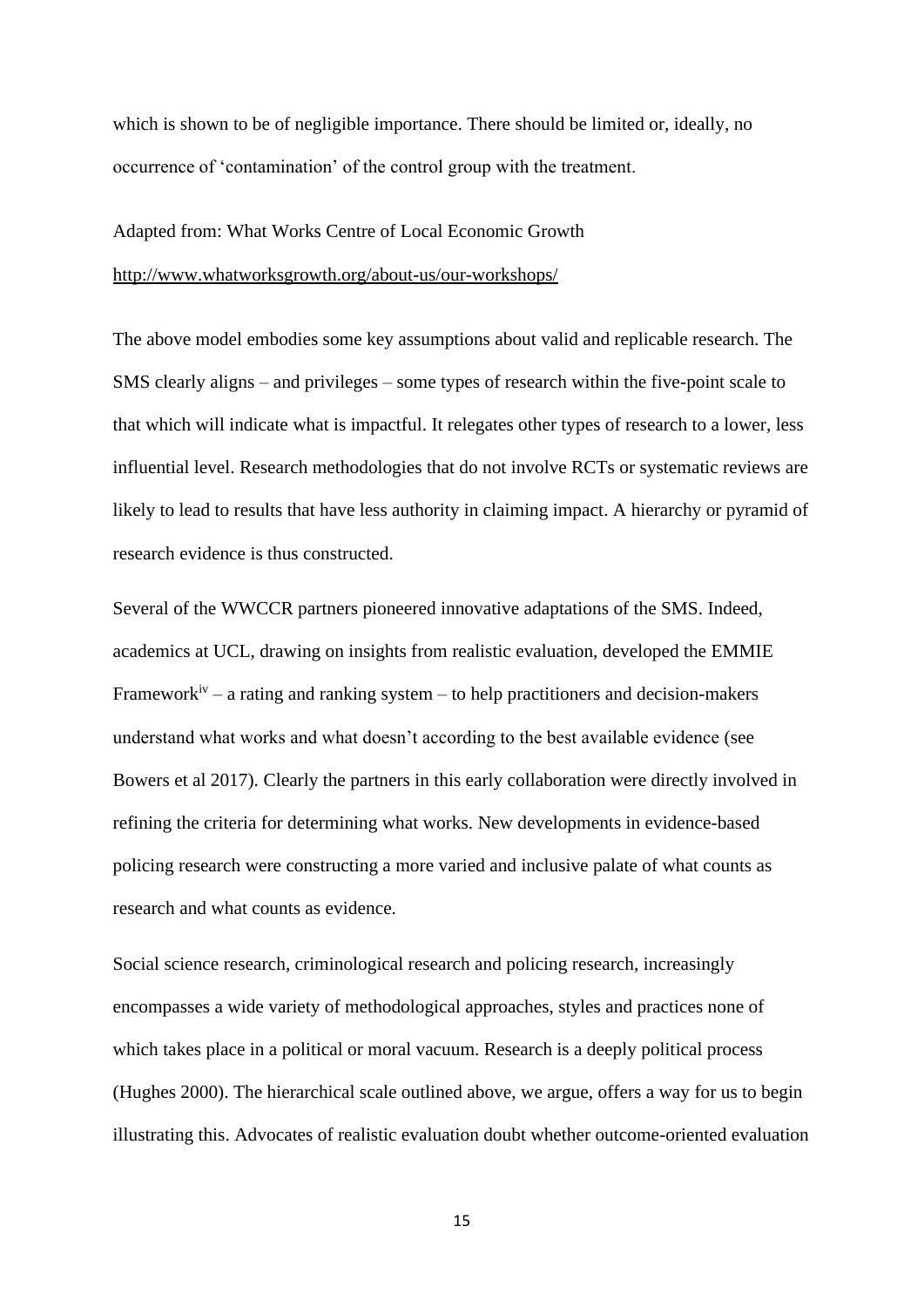is a good way of finding out whether interventions are successful or not because they assume that interventions will have the same impact in all situations (Pawson and Tilley 1997). In realistic evaluation, measures are expected to vary in impact depending on the circumstances in which they are introduced. The key question is 'what works for whom in what circumstances?' In order to answer this, the research must measure contexts (the conditions needed to trigger mechanisms), mechanisms (what causes the intervention to have an impact) and outcomes (the practical effects of the mechanisms). Our first key observation thus raises questions about the enduring domain assumptions implicit within approaches to 'scientific' evidence-based policing.

#### *Understanding research in policing domestic abuse*

As noted above, projects were included in our research if they met criteria relating to evidence and evaluation in their development. Potential police partners were initially asked to propose projects that were innovative in terms of domestic abuse, had been developed from an evidence base, and had been subject to evaluation. We initially liaised for several months with police colleagues in four force areas to identify suitable projects. Though three forces eventually did so, it was often apparent that there was a lack of information about the origins and rationale of the projects under consideration. Officers and staff engaged in the delivery of operational projects or the development of new interventions tended not to know what the evidential root of the work was, or if it had one. Frequently it was noted that a particular project was based on research but, when pushed, this could not be substantiated to any extent. Similarly, in terms of evaluation, we were often told that the intervention had been a success and had positive outcomes but there was usually very little substantial evidence to support this that would be recognised as using a robust evaluation methodology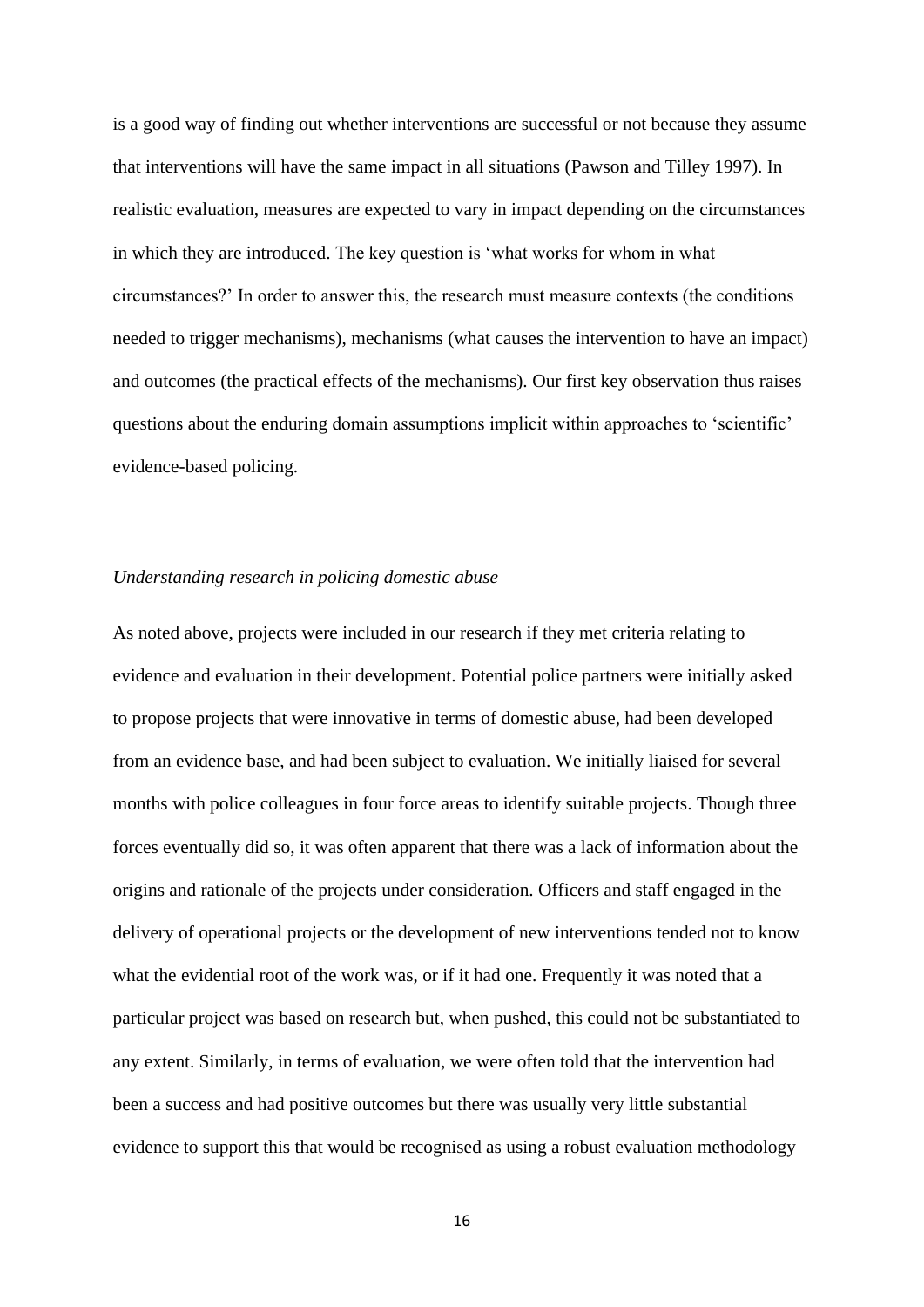(the MATAC project in Force 1 was the exception in this sense). It is important to recognise that this does not necessarily mean that there was no evidential basis or research underpinning innovative practice, or that they had not been subject to evaluation. A positive interpretation might be that the projects were developed based on the application of professional experience knowledge and had subsequently been evaluated, but that the staff engaged with the research team were unaware of that dual process. If that were so then it is notable that written evidence of those processes was not available in two of the three innovations. More negatively, it might be that the projects were not developed from an evidential base, and were not subject to evaluation. In practice, our research found that each project was underpinned by some professional knowledge and evidence but that the nature of this was considerably adrift from most social science academy standards of research methodology and certainly from the 'gold standard' Maryland Scientific Methods Scale advanced by proponents of a positivistic version of evidence-based policing (see above). In each of the three innovations we examined, practice was originally derived from the basis of evidence that referred to internal police data. External scientific research did not feature as the root of these innovative practices and so there was a limited evidential base. None was based on large scale, multi-site research but more typically based on routine performance data. In Force 3, for example, the project to deploy a 'DA Car' had been developed following analysis of police statistics, such that the car was deployed in relation to 'hot spots' and 'hot times' apparent from operational data on cases reported. Equally, the 'success' of the intervention was judged in terms of the amount of cases responded to, and victim satisfaction with the response provided. This is a relatively modest research base, but the innovation was judged to meet the inclusion criteria for our research purposes. If it had been excluded on the basis that the research base was inadequate then it would have been difficult to find any case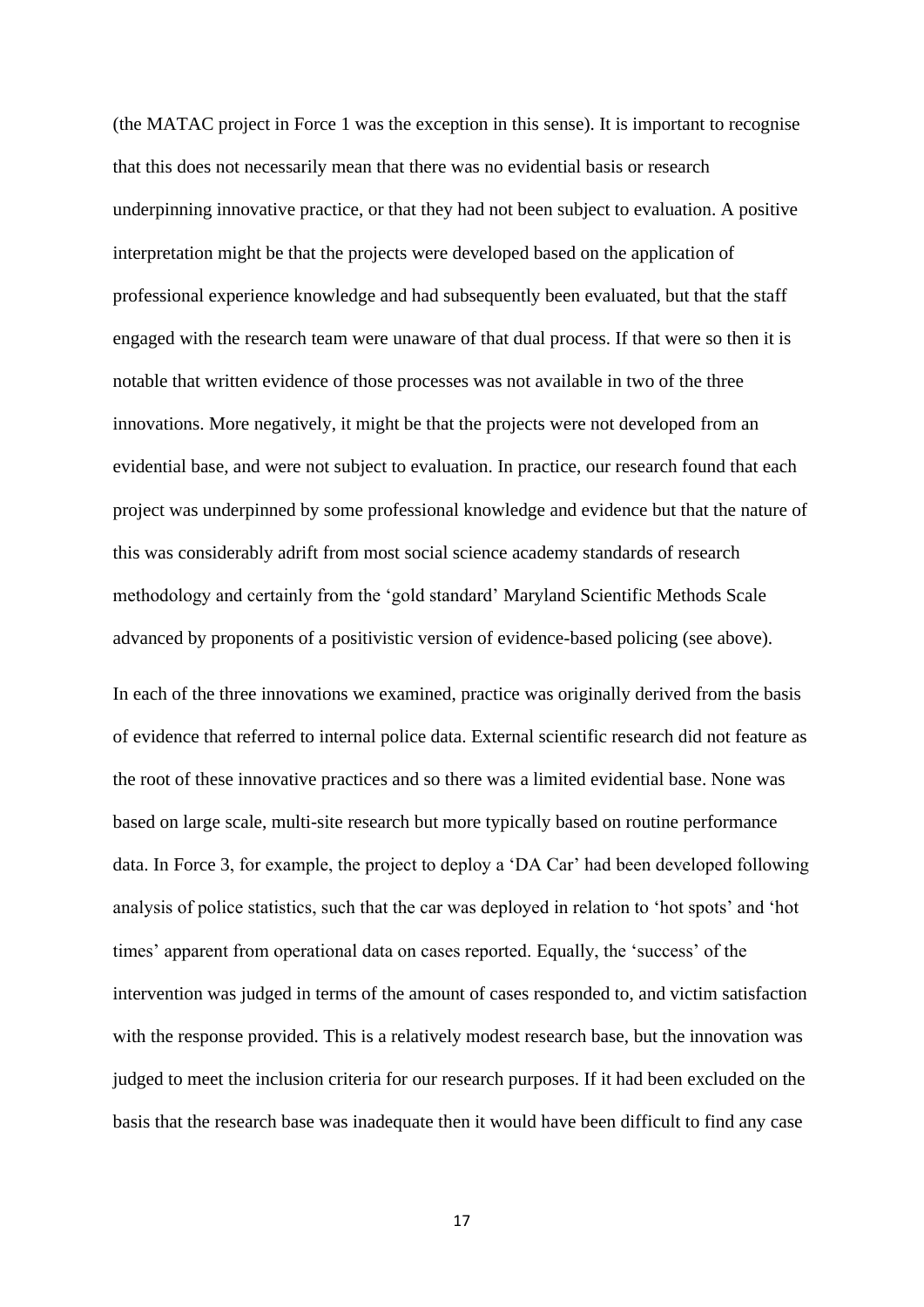study projects to include in the second phase of the work. For some, the modest research base may be unsurprising. Fleming and Rhodes (2018) report on focus group discussions with police across the UK finding little prior knowledge of evidence-based policing. Furthermore, they observe that where evidence-based policing was discussed the tone of these discussions was less practical in nature and they reported few discussions of specific RCTs. One of their police constable respondents opined: 'The vast majority of the frontline would struggle to see the relevance (of research)'. This lack of research informed practice is widely noted in social science studies of operational policing, and was identified by Banton (1964), in what is usually regarded as the first British study of police work. $v$ 

The MATAC drew on internal and external research and evidence as a central part of the intervention work. Interestingly, non-police stakeholders (multi-agency partners) often regarded police evidence and data to be highly authoritative and this provided a compelling reason for their engagement in the MATAC partnership work. The apparent certainty of the data used in the project was thus greatly valued by other agencies. For an offender to be included in the MATAC project they had to have committed at least 2 domestic abuse offences against at least two victims during the previous two years. Police data was used to rank offenders based on a contextually tailored Recency, Frequency, and Gravity (RFG) scale associated with their crimes. Police staff, officers, and external partners commonly reported when interviewed that this provided an authoritative hierarchical ranking that was widely perceived to be robust. On this basis, it became easier to create consensus around those perpetrators that ought to become the focus of interventions, at least amongst the police members of the MATAC (given that only a very small number of offenders could be included, based on limited resources). Nonetheless, our interviews showed that what constitutes research evidence varies amongst the different individuals involved in the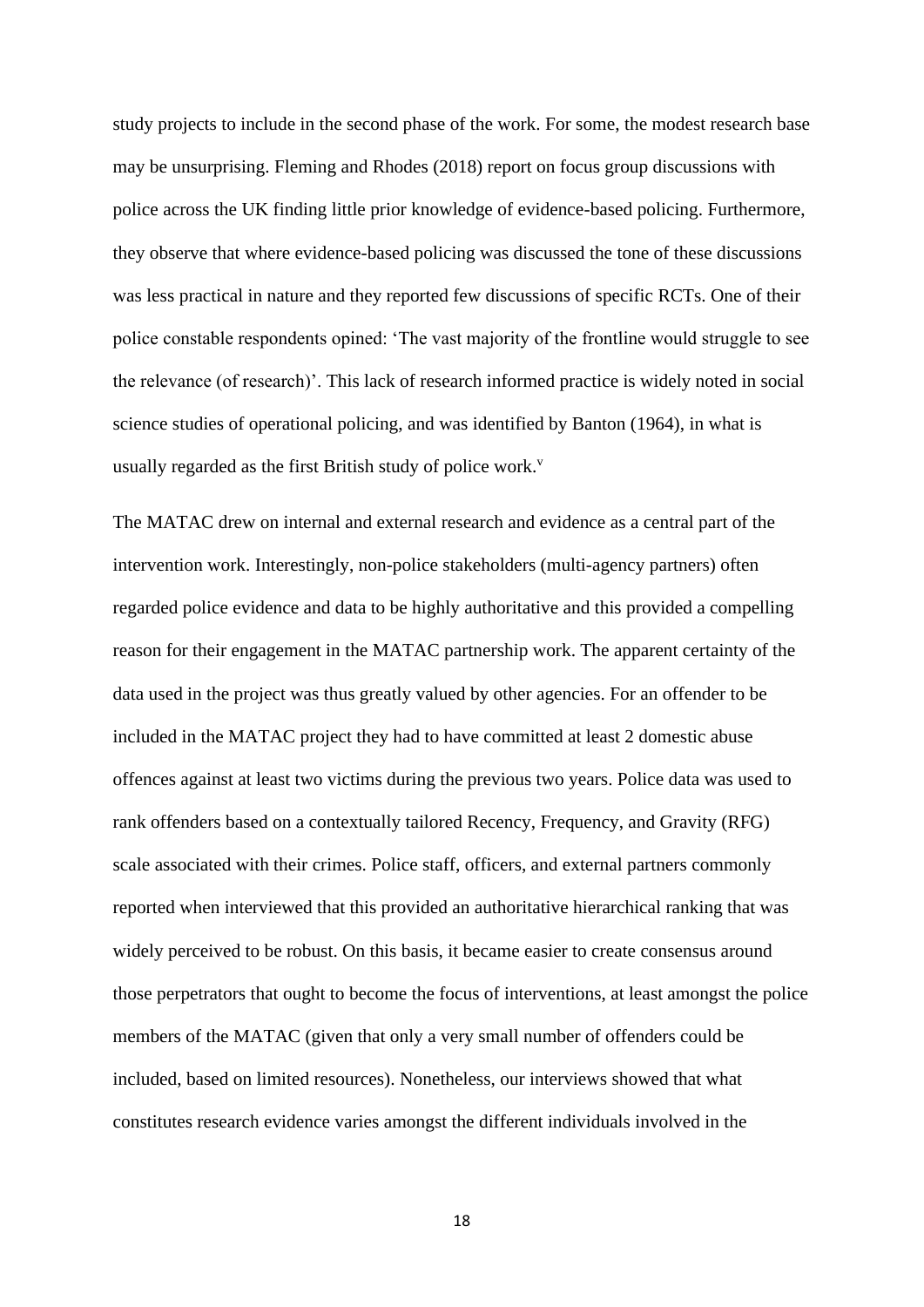MATAC. For some it is professional insight and/or expertise, for others it is rigorous evaluation demonstrating particular effects. Often it was implied that the evidential basis of the work stemmed from the insight of local police leaders who had instigated the work, implicitly privileging their professional expertise. In a deferential and hierarchical environment, the experiential perspective of senior leaders was regarded by subordinates as a sufficient evidential basis. Surveys about receptivity to research in policing (Palmer 2011 and Lum et al 2012) show that officers rely on and prefer professional experience rather than research. However, it also seems that, the more officers know about research, the less they believe that the police alone have enough information about crime and what to do about it. Moreover, the more officers are exposed to research and the more it is a part of their professional experience, the more they are likely to draw on research to inform policing policy and their practice (Fleming 2015). Fleming and colleagues discuss the proper status of experience as a form of evidence in policing (2015, 2018) and we return to this below.

#### **The quality and status of evidence in policing domestic abuse**

Lumsden and Goode (2018) have focused on police officer and staff understandings of evidence-based policing and research. Their research, like ours, draws on semi-structured interviews to provide a glimpse into police officer and staff who have key in-force roles in relation to the utilisation of research evidence or who have experience of undertaking research and/or collaborating professionally with academics understandings of evidencebased policing and its implementation. This research reports:

It is clear that the evidence-based policing movement risks de-legitimising forms of sociological and criminological research in/on crime, security and policing, which could benefit officers, police organisations and the wider public(s) impacted upon by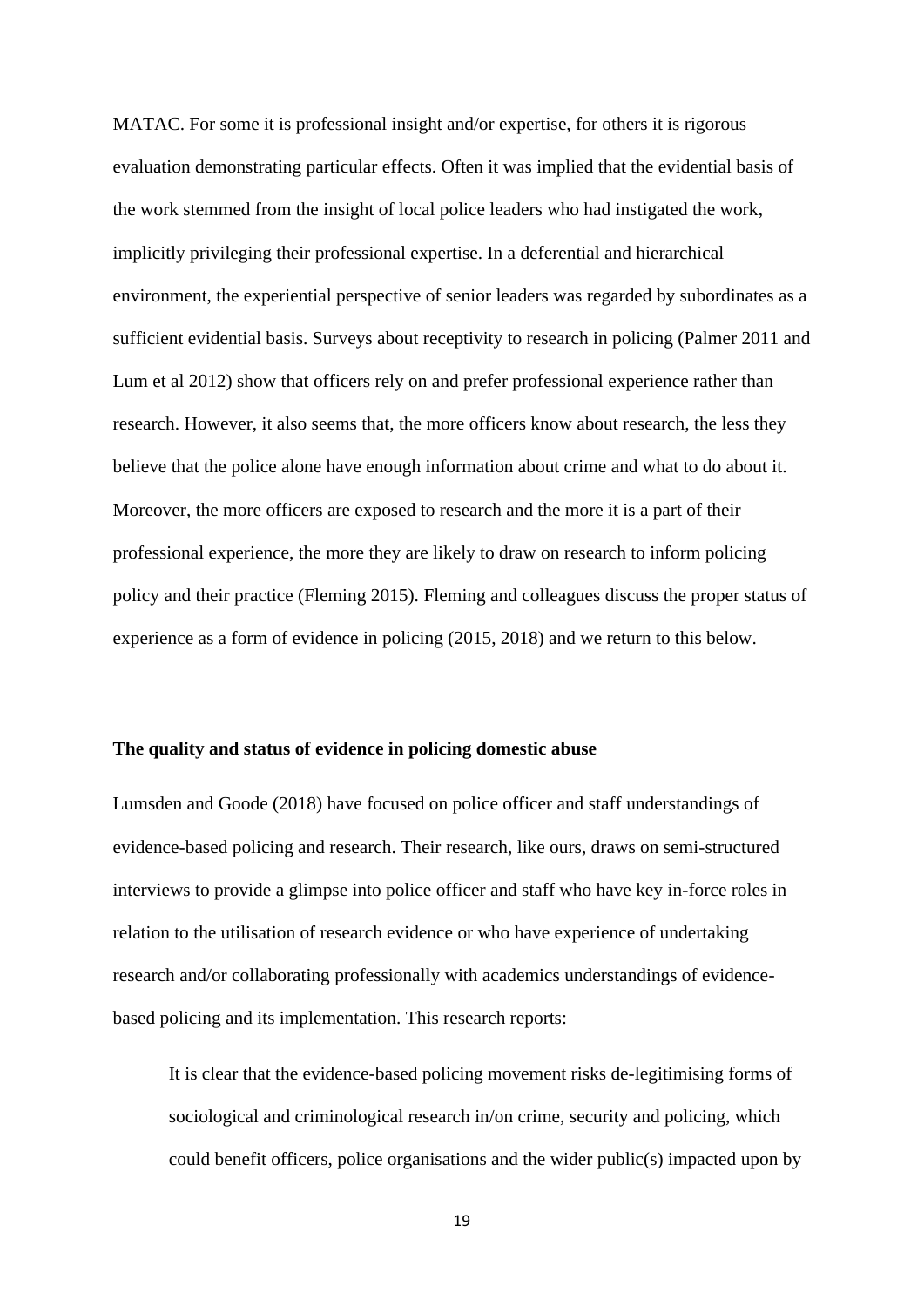the substantial police reform currently in progress and in a 'constant state of 'becoming' (Lumsden and Goode 2018, p. 826).

What was apparent from our study was that 'good research' and 'robust evidence' were understood only through negotiated agreement, there was not an inherent shared understanding of what such terms mean. This suggests a further challenge in the development of cross-sector partnerships that can engage in the co-production of knowledge. As is noted elsewhere, academic researchers and police colleagues are hampered by different expectations, organisation, and cultural practices (Telep and Somers 2017). Our reflections suggest that when pushed police who are engaged as respondents in research and evaluations of initiatives, will interpret robust research as research which is akin to what they typically understand as evidence. Police evidence tends to be understood in instrumental terms, as would evidence for forensic purposes: it is valuable if it is useful to a further end, whether that be to strengthen a case for prosecution or another criminal justice outcome. As Crawford (2020) argued this is a (problematic) model in academic research in that it suggests a straightforward linear relationship between the external researchers and the police, in which the former produce definitive data that is delivered to the latter as a client. Thus for these police partners robust research might equate to quantitative or qualitative data indicating a reduced prevalence of incidents or a decline in risk levels. In academic research, we submit, 'evidence' tends to be regarded as provisional and conditional, since 'falsifiability' is a central scientific principle. In the police environment the 'best evidence' underpinning innovation was sometimes not apparent, sometimes slight, and sometimes of dubious pedigree. In seeking to develop strategies of EBP, it might be necessary to understand more about how police officers and staff perceive evidence and what value they anticipate from its development. In terms of recent debates about EBP, there has been greater emphasis on not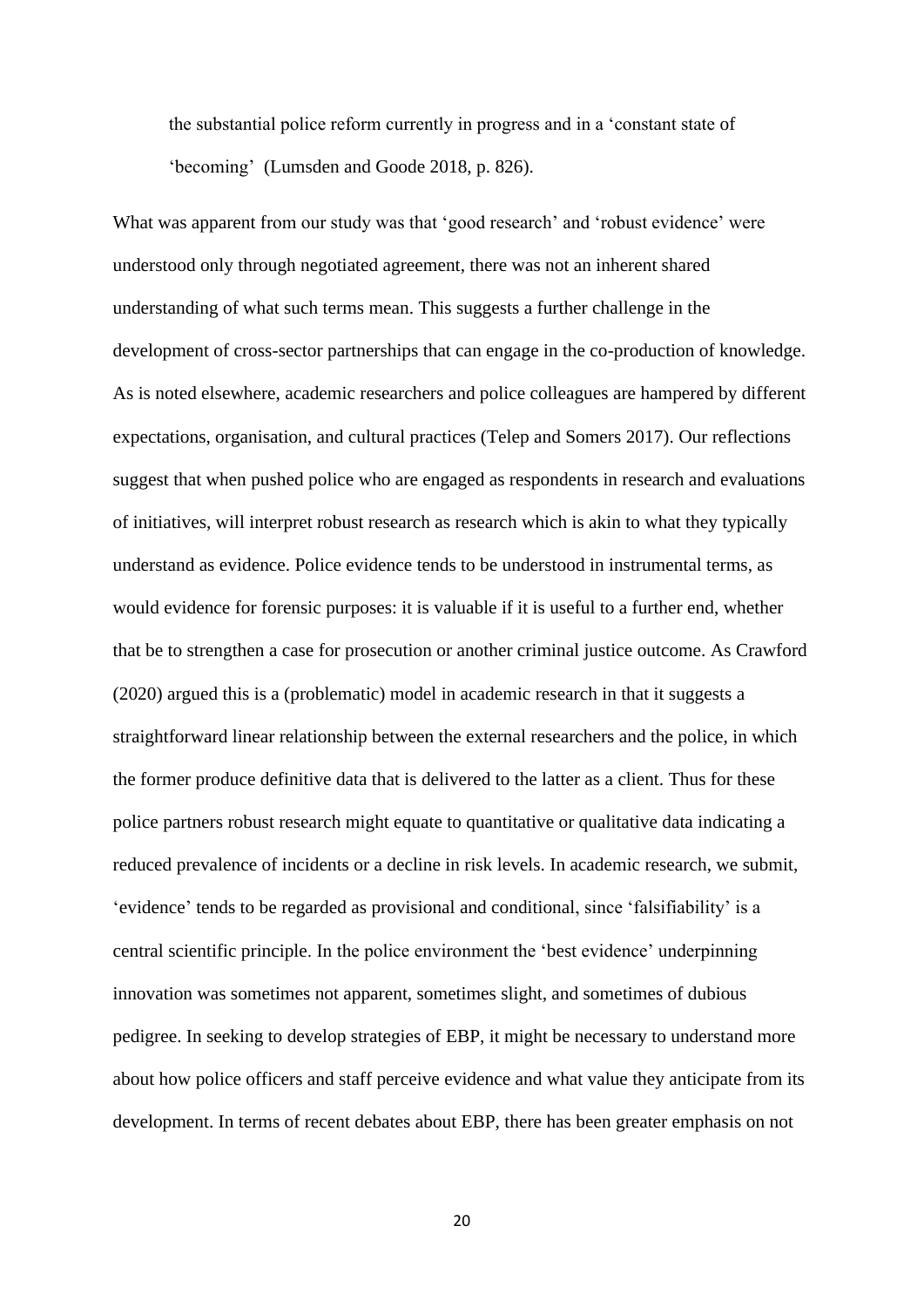only the methods and subjects of experimentation and analysis but also the cultural and organisational barriers that might inhibit its development. Research that adopts a critical perspective to the gold standard level 5 on the SMS has identified that embedding this EBP approach is problematic for cultural reasons as police will often tend to foreground custom and practice such that competing perspectives are not valued. Macauley and Rowe (2019) argued, following Fleming and Rhodes (2018) that successful innovation within policing must be carried out in ways consistent with the organisational context and culture. Our experience reinforces this and we are not advocating a binary hierarchy that privileges 'pure scientific' evidence above 'applied occupational' evidence.

#### *Collaborative and co-produced research*

In respect of the MATAC, the status of the evidence that underpinned this innovation was regarded by some as significant to its success. Independent researchers had evaluated the project, and this enhanced its credibility among those interviewed. Moreover, the Home Office Innovation Fund rather than core police resources funded the MATAC project. One of the police members leading the project argued that this status had a significant impact on the internal police service response to the work involved. Notably, the independent funding (in the sense that it was not from core police budgets) meant that there were resources sufficient to implement the project on a force-wide basis. Related to this, because it was overtly innovative, the project had 'permission to fail' rather than being 'doomed to success' (Fleming and Wingrove 2017). This reflects a widely noted cultural and organisational imperative for projects to been seen as successful and that this is associated with the career development of those who lead them. One person interviewed noted 'there was less cynicism around the project, and internally we were under less pressure. Because it was an 'innovation' fund, we were given more room to experiment and staff bought into it more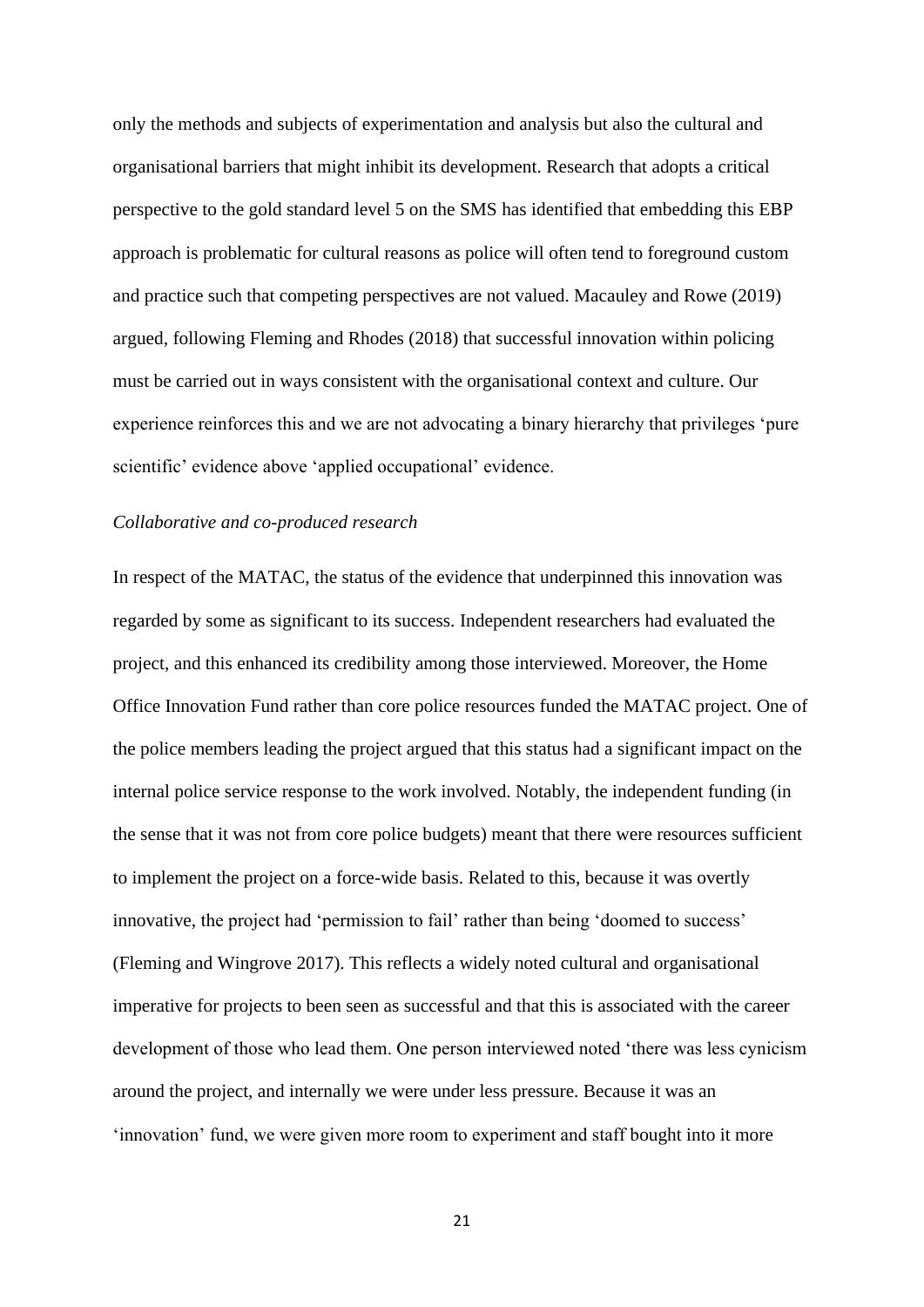easily'. This suggests that shifting the cultural environment within policing such that it can become more receptive to innovation, trialling new projects, and critical reflection – inherent features of social scientific practice – is possible, albeit in this case this was only achieved because the project was identified as outside the mainstream of police activity.

*Evidence-based policing, varieties of knowledge and improving the response to domestic abuse*

The 'best available' evidence will use appropriate research methods (including randomised controlled trials (RCTs), ethnography, or rapid evidence assessments (REAs)) and sources as determined by a study's objectives rather than on an a priori basis. Like any other work, research into the policing of domestic abuse should be ethical, sensitively conducted, peer reviewed and transparent about its methods, limitations, and how its conclusions were reached. The theoretical basis and context of the research should also be made clear. Where there is little or no formal research, other evidence such as professional consensus and peer review – including the ethics of the interventions - may be regarded as the 'best available', if gathered and documented in a sensitive and transparent way.

Fleming and Rhodes (2018) have recently discussed experience as inherited knowledge and evidence. They articulate four ideas associated with the notion of 'experience'. First, experience as occupational culture. Culture encompasses the idea of knowledge where shared beliefs and practices are handed down through generations. Second, experience as institutional memory where 'the tales people tell one another' make sense of the present and selective storytelling of the past is used to justify present activity and future action (Fleming and Rhodes 2018:8). Third, experience as local knowledge stresses the import of contextual knowledge, especially local context and local working practices. (See also Davies and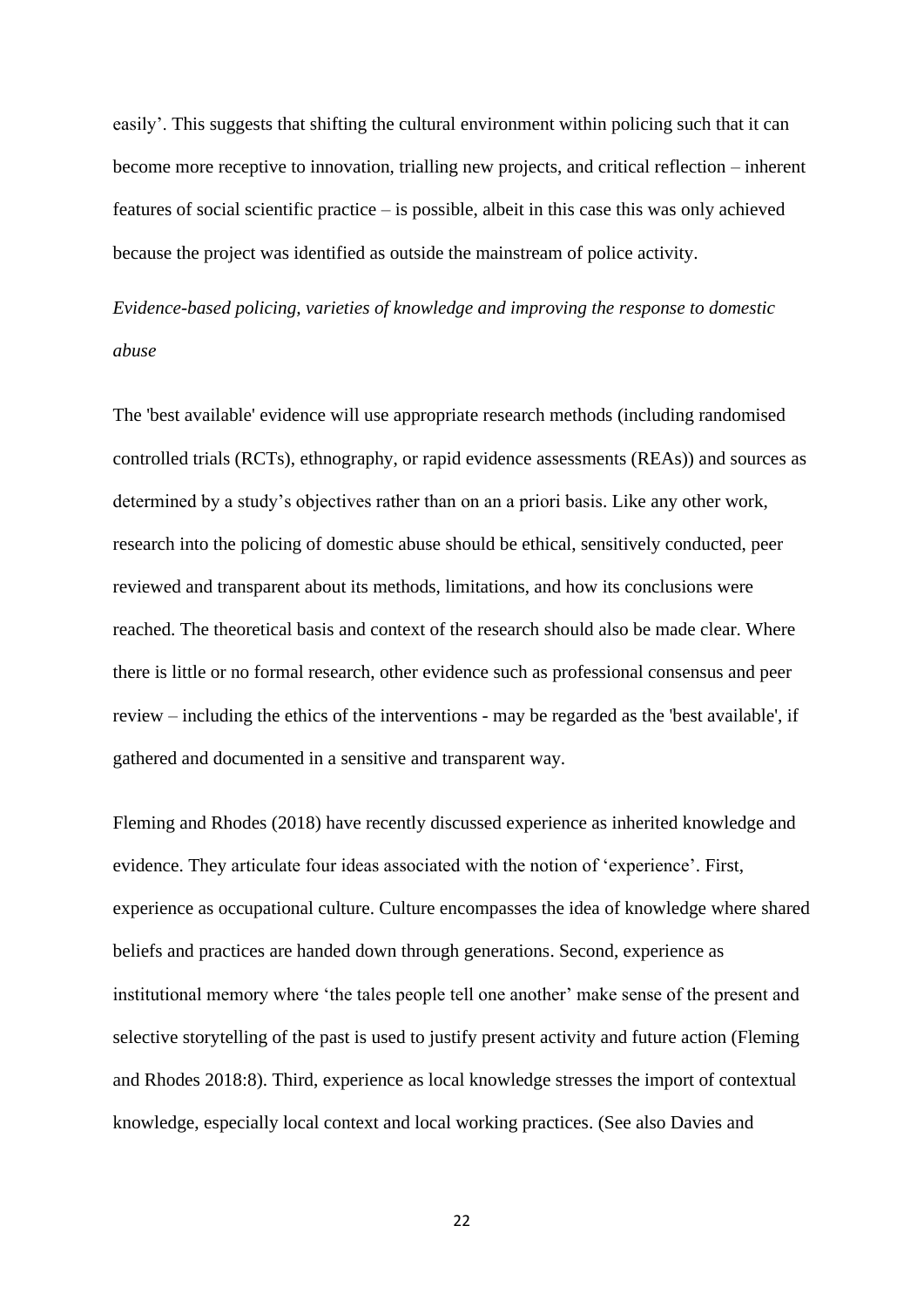Biddle, 2017). Fourth, experience as craft refers to knowledge as complex, tacit, skill and wisdom based. Our findings confirm that experience as a component of evidence-based knowledge is valuable, and that weaving together knowledge from a variety of sources, including experience, is important when engaging in a methodology of co-production.

In the three innovative projects we focussed upon, we found that one of the keys to success was complimentary partnership and skills sets. This refers to information and expertise knowledges from different yet complementary sources - that different professionals bring to addressing complex issues. These features were seen to add value and credibility to projects. That the initiatives benefitted the police (e.g. reducing workload, providing additional support, information and advice) was crucial to secure for police buy-in and success. For example, Operation Kyleford enabled Independent Domestic Violence Advisors to do more effective risk assessments, safety planning, and so secure disclosure of offences that police reported they otherwise would not have identified. Thus, there were clear criminal justice outcomes such that the innovation was complimentary to dominant cultural and organisation values. This further reflects Rowe and Macauley's (2019) analysis of successful innovation in the context of responding to victims of sexual assault that were couched in terms of professionalism and the prospect of getting higher quality evidence: aims broadly compatible with existing occupational culture. Equally, partner staff reported positively that they gained from police ability to deal with confrontational situations, and from data and background information, which tended to be regarded as authoritative.

It is also worth noting that we found a thirst for knowledge about research and about how to build in evaluation and do research amongst the police respondents we talked to. We were alerted to this not only during our fieldwork but also during the course of our various dissemination activities where we have discussed our findings in national and international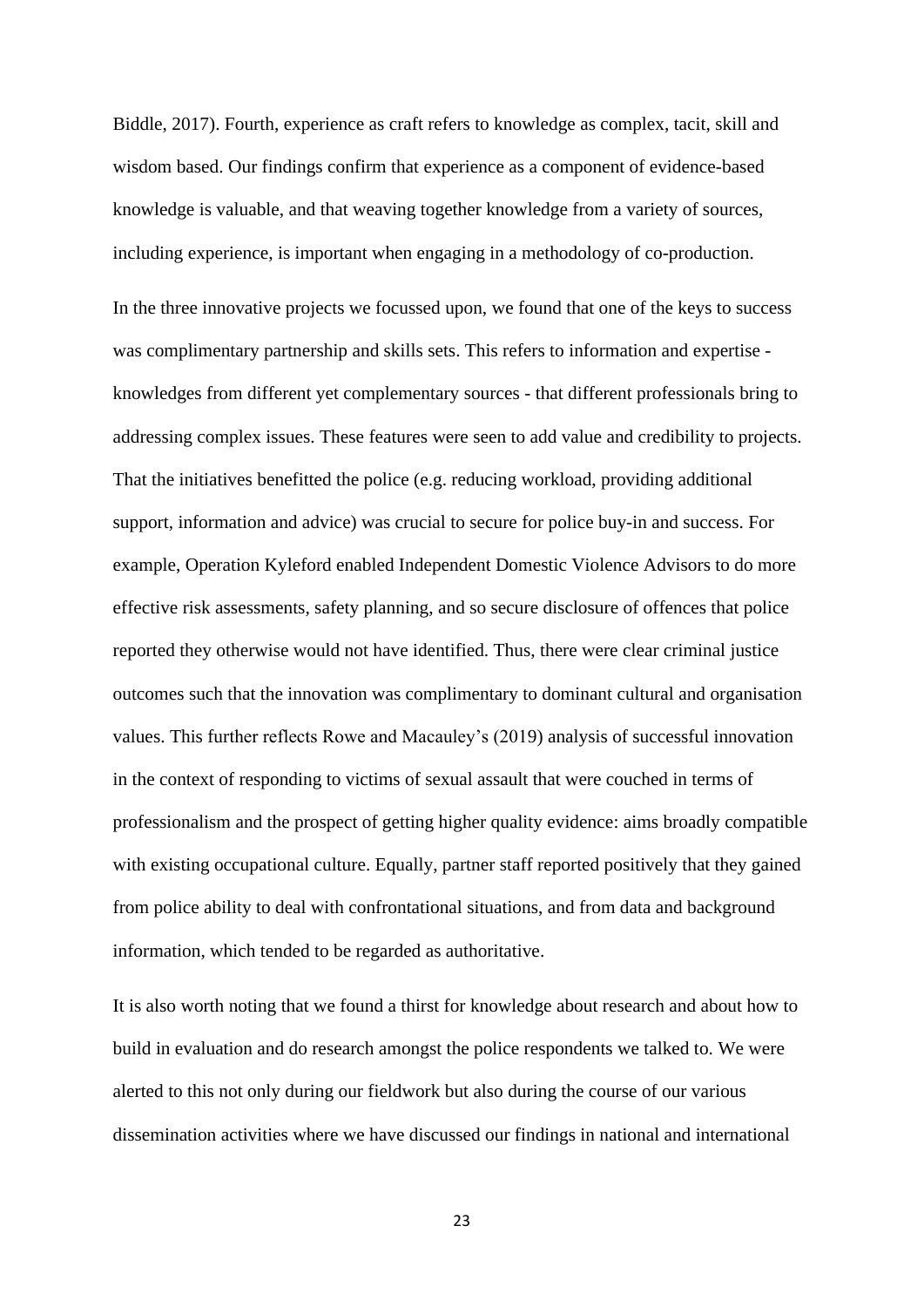contexts and with audiences from across the globe. Respondents also recognised that evidence-based policing, especially in the context of innovations to tackle domestic abuse, is time consuming and implementing new approaches requires patience, a point well made by a district commander in Fleming and Rhodes (2018:16-17) research 'I've tried to implement something in terms of (evidence-based policing), and it's taken two years from implementing it….'.

Our original formulation for this research stems from a common argument in the research literature: that police staff engaged in innovation, evaluation and EBP often do not have the capacity to reflect properly on the challenges of operational implementation; and that officers involved in operational implementation will often not grasp the value, significance, or – indeed – the potential limitations of scientific research in policing (Crawford, 2017). Researchers from outside the police tend to be contracted to provide discrete evaluations of particular projects; but rarely do they have the opportunity to consider how these projects might be further optimised and rolled out more generally. For these reasons, a 'dialogue of the deaf' (Bradley and Nixon 2009) continues to dominate, whereby different parties to research activity apply this knowledge and observe its outcomes in isolation. As a counter to this, and in an attempt to encourage academics to build greater 'impact' potential into their work, Bannister and Hardill (2013) noted that knowledge can be more effectively mobilised through greater 'dancing with new partners'; which is to say, through increased and more meaningful co-production of project design from the outset (Crawford 2020). Not only does such collaboration enhance impact and dissemination through collective contributions to change that addresses processes as well as outcomes (Crawford 2019), the experience we gathered through this project was that it also improved research design and led to useful opportunities to consider matters such as access, consent and ethical considerations.

## **Conclusion**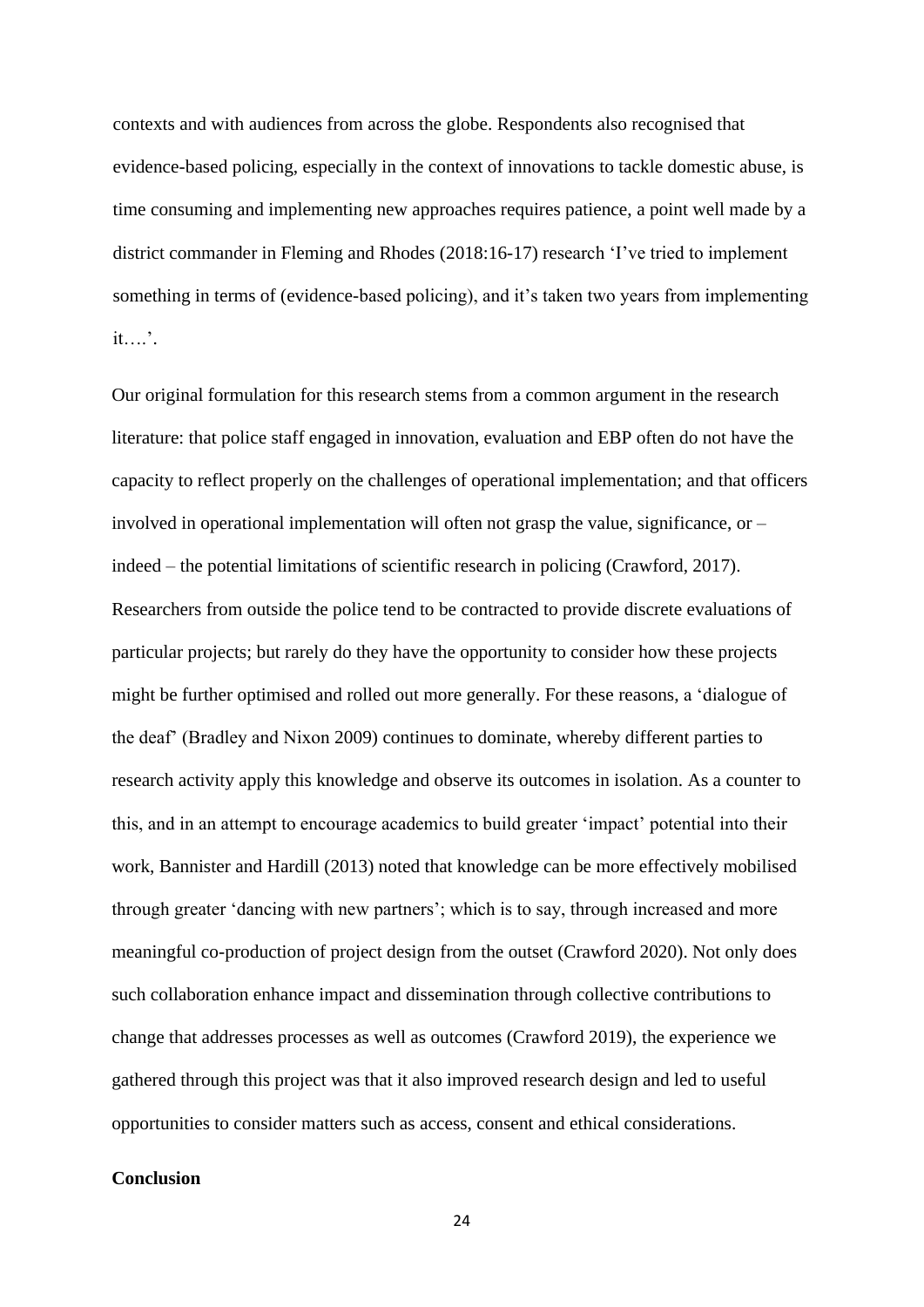Our reflections on the quality and status of research evidence in policing have drawn on our experience of understanding success to build capacity through innovations in policing domestic abuse. Our collaborative work produced some interesting variations in terms of understandings of research evidence of any kind robust, best or otherwise. What counts as research, what passes as evidence and what works in the context of tackling domestic abuse and indeed more broadly in policing, is likely to be strongest when genuine consensus is reached via collaboration and co-production.

Working in collaboration with police staff to identify areas in which innovation in policing domestic violence had been successful and where innovations had been developed from an evidence base, we commenced from the starting point that there are varieties of knowledge operating in police work. We therefore proceeded on the grounds that an evidence base can be broadly defined and might include scientific research, professional expertise and guidance from authoritative bodies. Our reflections suggest the four ideas associated with the notion of 'experience' in policing identified by Fleming and Rhodes (2018): occupational culture, institutional memory, local knowledge and craft are all important features of inherited knowledge and count towards the production of best available if not best research. We have also reported that overall, the evaluations of the interventions – which enabled the innovations to be included in our research – showed that each was associated with a range of positive outcomes (also reflecting our criteria). We also noted that the evaluations had limitations that are likely to impact on the reliability and validity of the findings they generated. None utilized any closely matched control group, or was nationwide, multi-site studies. Sample sizes were also small making it difficult to determine if the positive results identified are due to the interventions or simply chance.

Research covering several decades and across many jurisdictions (local, regional, national,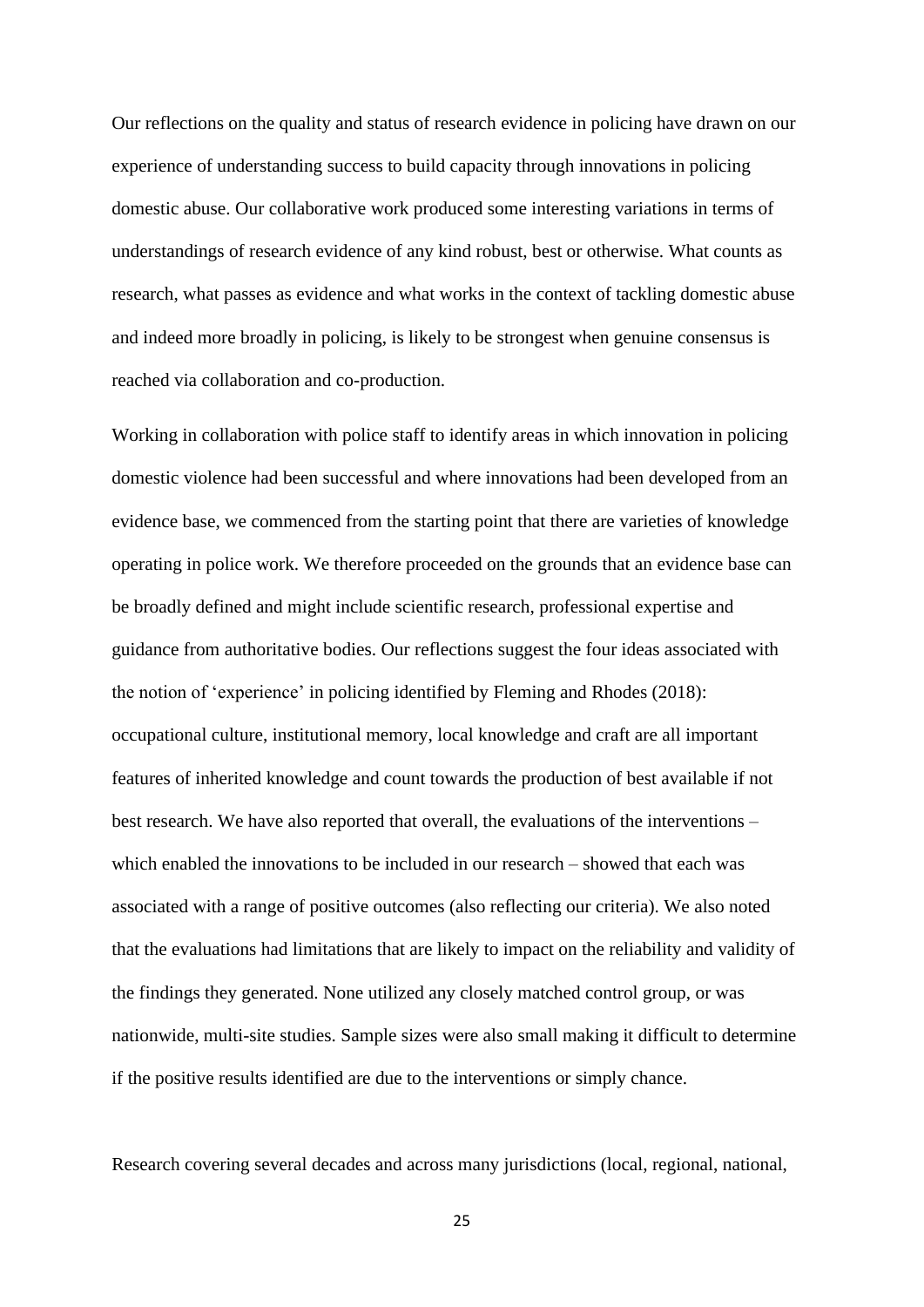international and global) to tackle domestic abuse has adopted a variety of different research methodologies. The ethical issues at stake in implementing new interventions and researching the effectiveness of them cannot be underestimated. The checks and balances that passionate and vocal partners bring to such collaborative partnerships help ensure that unsafe practice (Davies 2018) and unethical research does not take place. An increased interest in collaborative working between higher education institutions and policing professionals underpins the police professionalisation agenda (College of Policing, 2019). As networks such as the N8 Policing Research Partnership demonstrate, there is huge potential in drawing on the expertise of multiple stakeholders in aiming to improve policing research to generate the evidence base necessary for the promotion of improved police practice. In moving towards the coveted position of co-production of evidence there are, however, a series of challenges. This research has found that arriving at what constitutes 'evidence' is neither straightforward nor monolithic when researching what works in policing domestic abuse. In some ways, this is related to broader dilemmas that policing researchers and policing professionals face when conducting collaborative research. We need to be attentive to the challenges raised when multiple stakeholders aim to work together. For example, we need to consider how existing power relationships interplay in the context of different working cultures, divergent professional discourses and even incompatible expectations or aspirations for what research can be and can achieve.

Historically, researchers and police professionals have played distinct roles in policing research as researchers have been drafted in to evaluate police management and practice (Reiner, 1992). Contemporary discourses around policing research suggest a destabilizing of the historic hierarchy that situates academic researchers as experts in designing, conducting, evaluating and disseminating research findings. It is a welcome and positive development to see policing professionals move away from being positioned as the subject of external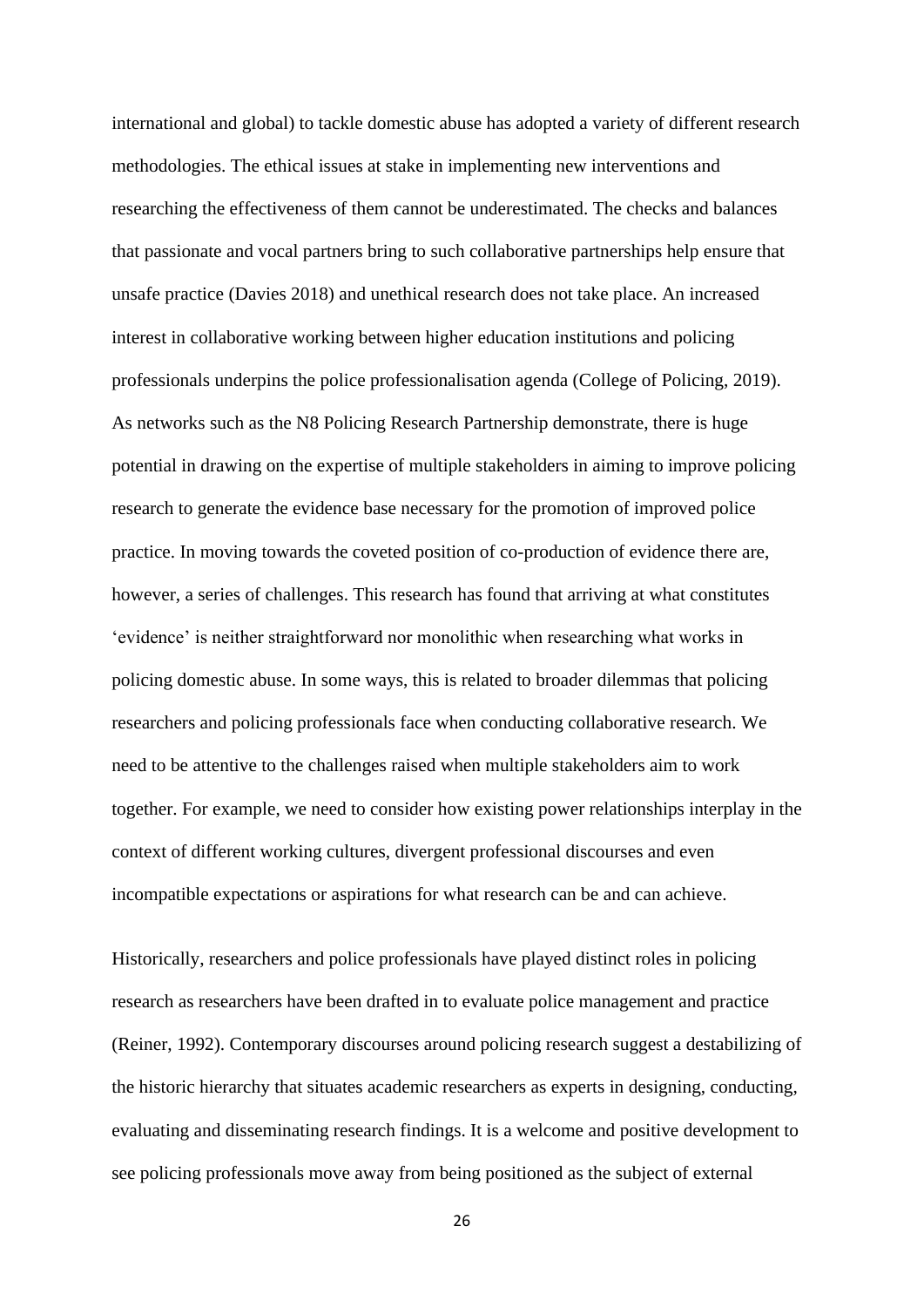scrutiny and instead becoming accepted as active participants in collaborative research. However, it would be naïve to assume that such collaborative working will be seamless and without difficulty. As we experienced in this research, working across professional boundaries will raise new and important discussions and debates about what should be researched, how it should be researched and why it is important. As opposed to being a weakness of collaborative working, the different views of the multiple stakeholders about what constitutes 'evidence' opened up very productive conversations about what works in the policing of domestic abuse.

The impetus for collaborative policing research is increasing and the volume of it is set to do likewise in light of the new professional developments in police recruitment and education. Our research indicates that collaboration might usefully take the form of co-produced research such that negotiated agreement on the research questions and the research design and methodologies are a conjoined endeavour. Rather than succumbing to the positivist straitjacket of the SMS, or a narrow Sherman (1998) inspired variant of EBP, successful capacity building will need to reconcile varieties of knowledge from all stakeholders and parties in policing innovation such that the knowledge base comprises the optimum mix in specific contexts of culture, memory, local knowledge and skills to inform evidence-based policing.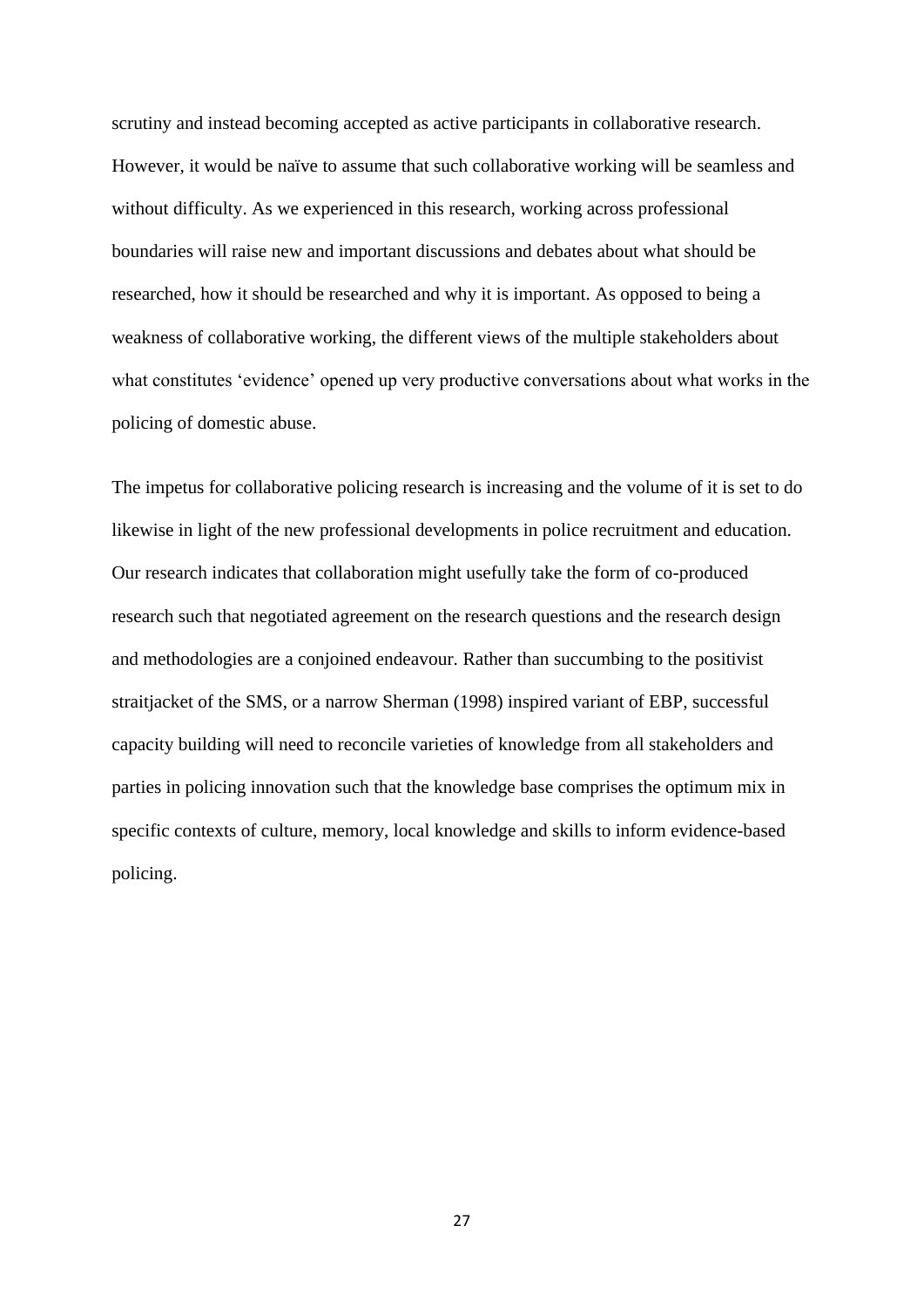## **References**

Bannister, J. and Hardill, I. 2013 Knowledge mobilisation and the social sciences. *Contemporary Social Sciences*, 8 (3), 167-75.

Banton, M. (1964) *The Policeman in the Community*, London: Tavistock Publications.

Bowers, K., Tompson, L., Aiden Sidebottom, Johnson, S. and Bullock, K. 2017 'Reviewing evidence for evidence-based policing' in J. Knutsson and L. Tompson (eds) *Advances in Evidence Based Policing* London: Routledge.

Bradley, D. and Nixon, C. 2009 Ending the "dialogue of the deaf": evidence and policing policies and practices. An Australian case study. *Police Practice and Research*, 10 (5/6), 423- 35.

Brown, J., Belur, J., Tompson, L. McDowall, A., Hunter, G. and May, T. (2018) Extending the Remit of Evidence-Based Policing, *International Journal of Police Science & Management* 20 (1), 38-51.

College of Policing, 2019 [https://www.college.police.uk](https://eur02.safelinks.protection.outlook.com/?url=https%3A%2F%2Fwww.college.police.uk&data=02%7C01%7Cpamela.davies%40northumbria.ac.uk%7Ceee75d7f808b49e3d71a08d77fe62b59%7Ce757cfdd1f354457af8f7c9c6b1437e3%7C0%7C0%7C637118498871512422&sdata=xCFdD7TTA%2BmJgZwYmu0cjHGVmt7T%2BWoVXiZ9bYJ05nM%3D&reserved=0) [https://n8prp.org.uk](https://eur02.safelinks.protection.outlook.com/?url=https%3A%2F%2Fn8prp.org.uk&data=02%7C01%7Cpamela.davies%40northumbria.ac.uk%7Ceee75d7f808b49e3d71a08d77fe62b59%7Ce757cfdd1f354457af8f7c9c6b1437e3%7C0%7C0%7C637118498871522416&sdata=IFoFQ7FbbJbjgL%2BGVNh1XwCbjw%2BZ1NTPh1bdmzN1Ygg%3D&reserved=0)

Crawford, A. 2017 Research co-production and knowledge mobilisation in policing', in J. Knutsson and L. Tompson eds. *Advances in Evidence Based Policing*. Abingdon: Routledge.

Crawford, A. 2020 'Effecting Change in Policing Through Police/Academic Partnerships: The Challenges of (and for) Co-production', in N. Fielding, K. Bullock and S. Holdaway (eds) *Critical Reflections on Evidence-Based Policing*, London: Routledge, pp. 175-197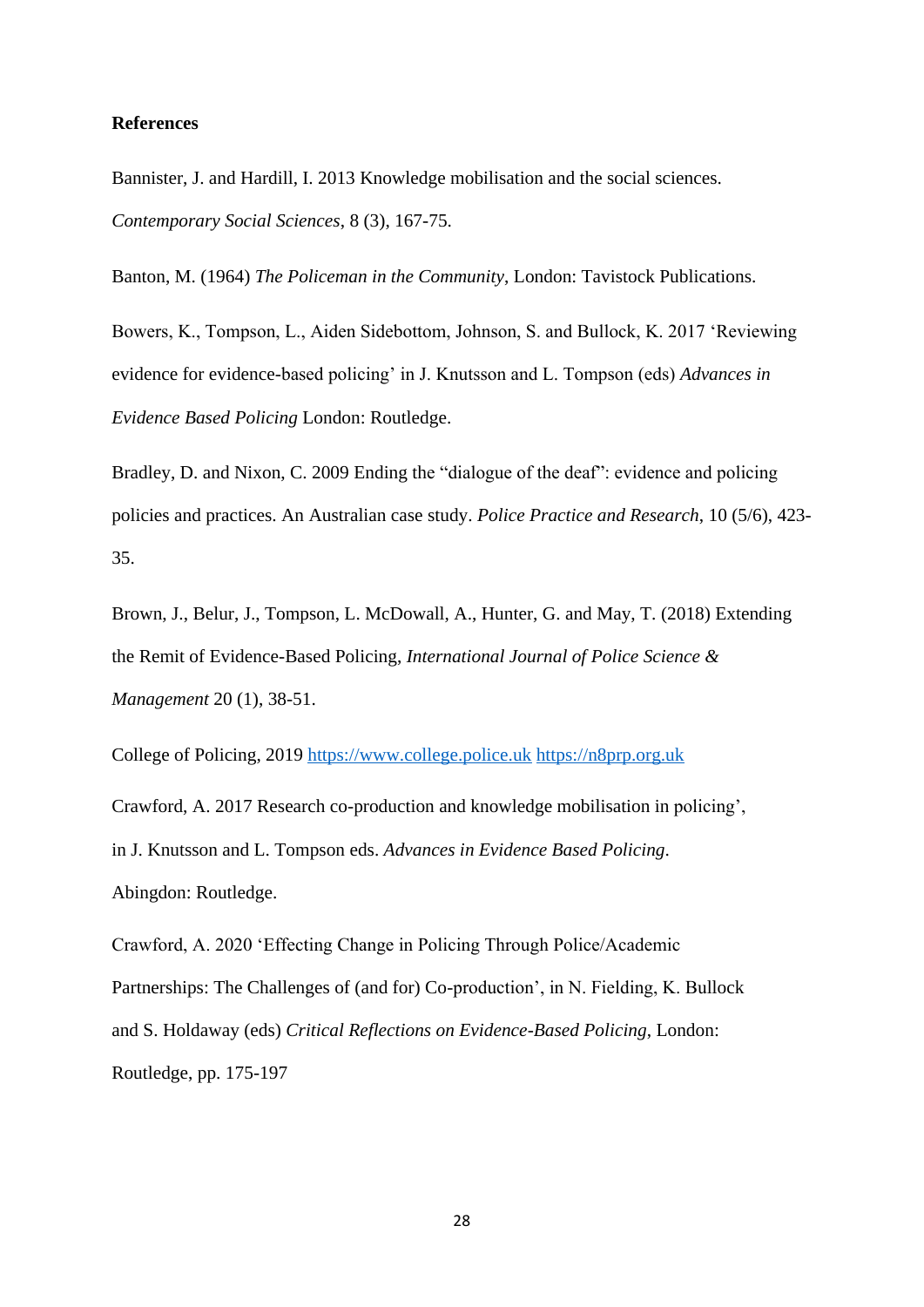Crawford, A. 2019 Societal Impacts as 'Rituals of Verification' and the co-production of knowledge *British Journal of Criminology The British Journal of Criminology*, azz076, [https://doi.org/10.1093/bjc/azz076.](https://doi.org/10.1093/bjc/azz076)

Davies, P. 2018 Tackling domestic abuse locally: paradigms, ideologies and the political tensions of multi-agency working. *Journal of Gender-Based Violence*, 2 (3), 429-446.

Davies, P. and Biddle, P. 2017 Implementing a perpetrator focused partnership approach to tackling domestic abuse: The opportunities and challenges of criminal justice localism. *Criminology & Criminal Justice,* 18 (4), 468-487.

Davies, P. and Francis, P. 2018 *Doing Criminological Research*. 3<sup>rd</sup> ed. London: Sage.

Fielding, N. 2018 Professionalising the Police, Oxford: Clarendon

Fleming, J. 2015 Experience and evidence: The learning of leadership. *In*: J.

Fleming, ed. *Rising to the top: Lessons from police leadership*. Oxford: Oxford University Press, 1–16.

Fleming, J. 2012 Changing the way we do business: Reflecting on collaborative Practice. *Police Practice and Research*, 13 (4), 375–88.

Fleming, J., Fyfe, N. and Marshall, A. 2015 Making connections between research and practice: Tackling the paradox of policing research. *In*: J. Fleming, ed. *Rising to the top: Lessons from police leadership*. Oxford: Oxford University Press, 237–56.

Fleming, J. and Rhodes, R. A. W. 2018 Can experience be evidence? Craft knowledge and evidence-based policing. *Policy & Politics: An International Journal of Research & Policy,* 46 (1), 3-26.

Fleming, J. and Wingrove J. 2017 'We would if we could…but not sure if we can'. Implementing evidence-based practice: The evidence-based practice agenda in the UK. *Policing*, doi:<https://doi.org/10.1093/police/pax006>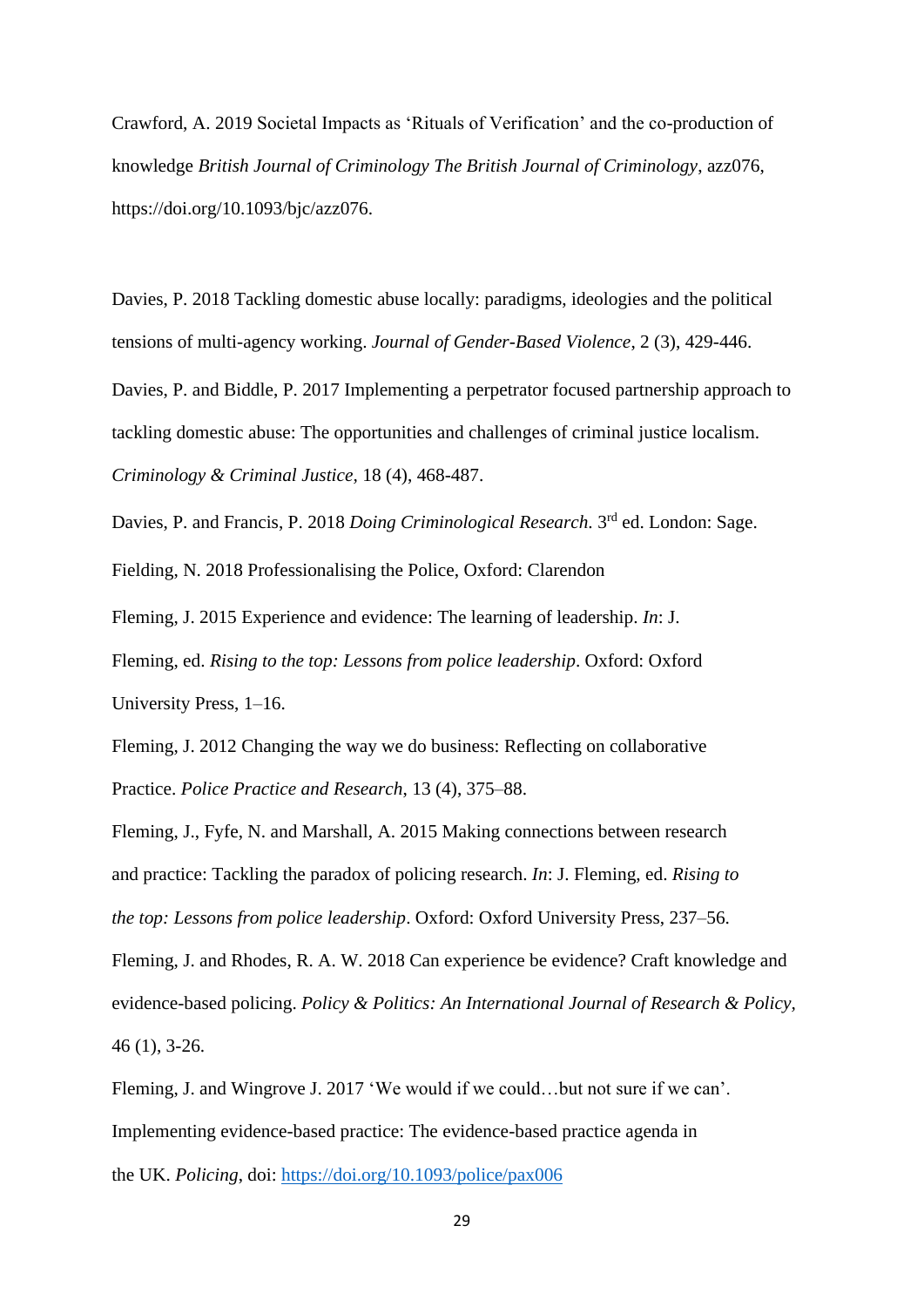Fyfe, N. R. and Wilson, P. 2012 Knowledge exchange and police practice: Broadening and deepening the debate around researcher-practitioner collaborations. *Police Practice and Research,* 13 (4), 306-314.

Garland, J. 2016 One step forward, two steps backward? Difficulties and dilemmas with connecting hate crime policy and research. *Criminal Justice Policy Review,* 27 (6), 627 -639.

Goode, J. and Lumsden, K. 2018 The McDonaldisation of police–academic partnerships: organisational and cultural barriers encountered in moving from research on police to research with police. *Policing & society: An International Journal of Research & Policy,* 28 (1), 75-89.

Head, B. W. 2015 Toward More 'Evidence-Informed' Policy Making? *Public Administration Review,* 472-484.

HMIC 2014 *Everyone's business: improving the police response to domestic abuse*. London: HMIC.

HMIC 2015 *Increasingly* e*veryone's business: improving the police response to domestic abuse*. London: HMIC.

Holdaway, S. 2017 'The Re-Professionalization of the Police in England and Wales', Criminology & Criminal Justice, 17: 588-604.

Hughes, G. 2000 Understanding the Politics of Criminological Research. *In*: V. Jupp, P. Davies and P. Francis eds. *Doing Criminological Research*. London: Sage pp234-243.

Jones, T. and Newburn, T. 2007 *Policy Transfer and Criminal Justice: Exploring US Influence over British Crime Control Policy*, Maidenhead: Open University Press.

Knutsson, J. and Thompson, L. (eds) 2017 *Advances in Evidence Based Policing*, Abingdon: Routledge.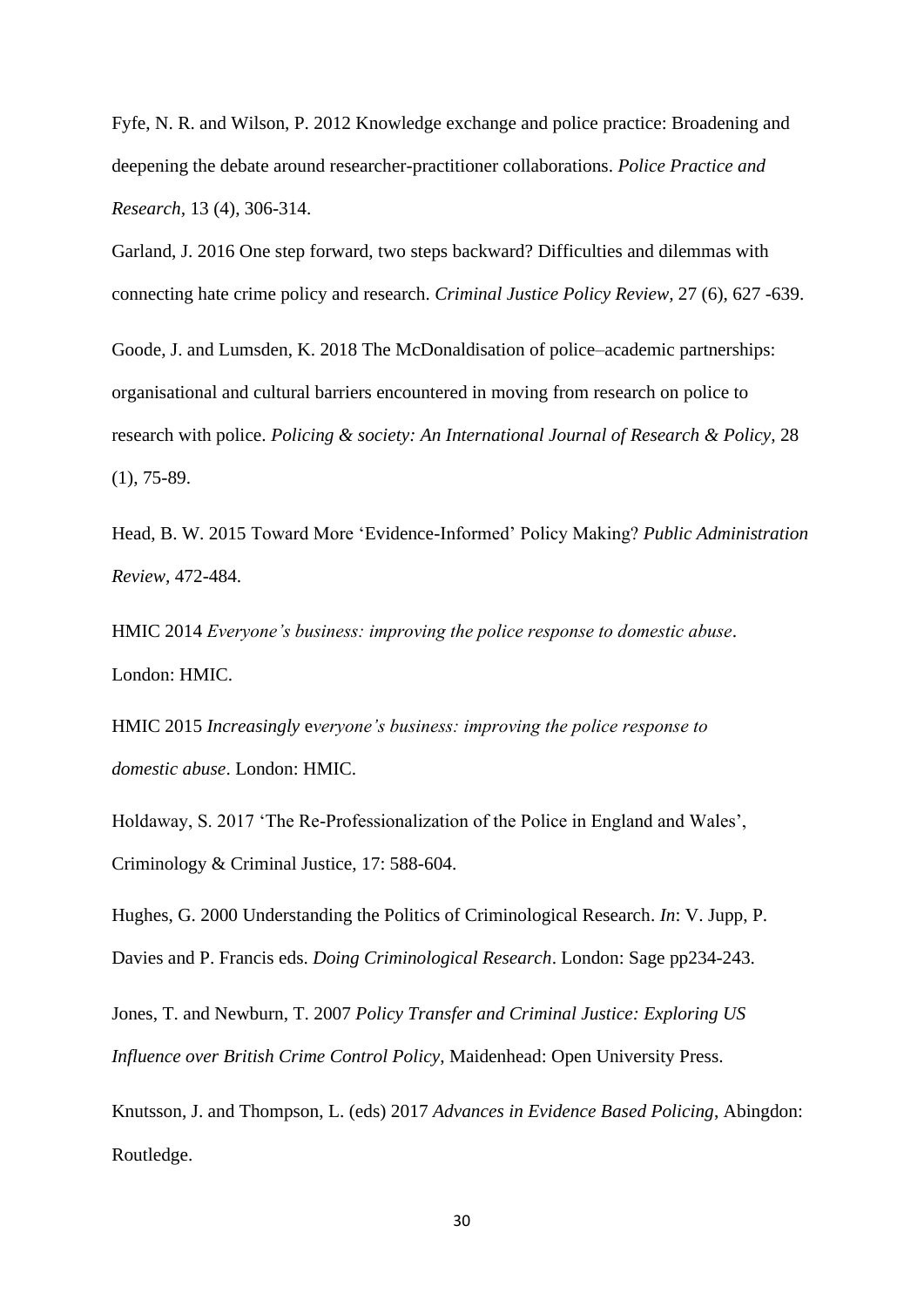Legrand, T. 2012 'Overseas and over here: policy transfer and evidence-based policymaking', *Policy Studies*, 33:4, 329-348.

Lum, C., Telep, C. W., Koper, C.S.Grieco, J. 2012 Receptivity to research in Policing*. Justice Research and Policy*, 14 (1), 61–95.

Lumsden, K. and Goode, J. 2018 Policing Research and the Rise of the 'Evidence-Base': Police Officer and Staff Understandings of Research, its Implementation and 'What Works'. *Sociology*, 52 (4), 813-829.

Macauley, M. and Rowe, M. 2019 'Happy Ever After? Making Sense of Narrative in Creating Police Values', *Public Management Review*, doi 10.1080/14719037.2019.1630474

Morrell, K. and Rowe, M. 2020 'Democracy, Accountability and Evidence Based Policing: Who Calls the Shots?', in Fielding, N., Bullock, K. and Holdaway, S. (Eds) *Critical Reflections on Evidence-Based Policing*, London: Routledge: 115-132.

N8 Policing Research Partnership (PRP) [https://n8prp.org.uk/about\\_us/](https://n8prp.org.uk/about_us/) accessed 11/12/18.

New Zealand Police n.d. 'Leading the way in Evidence-Based Policing',

[https://www.police.govt.nz/news/ten-one-magazine/leading-way-evidence-based-policing,](https://www.police.govt.nz/news/ten-one-magazine/leading-way-evidence-based-policing) accessed 1 April 2020

Pawson, R. and Tilley, N. 1997 *Realist Evaluation*, London: Sage.

Ramshaw, P. and Soppitt, S 2018 'Educating the Recruited and Recruiting the Educated: Can the New Police Education Qualifications Framework in England and Wales Succeed Where Others have Faltered?', *International Journal of Police Science & Management*, 20(4) 243– 250.

Palmer, 2011 Survey of inspectors and chief inspectors in Greater Manchester Police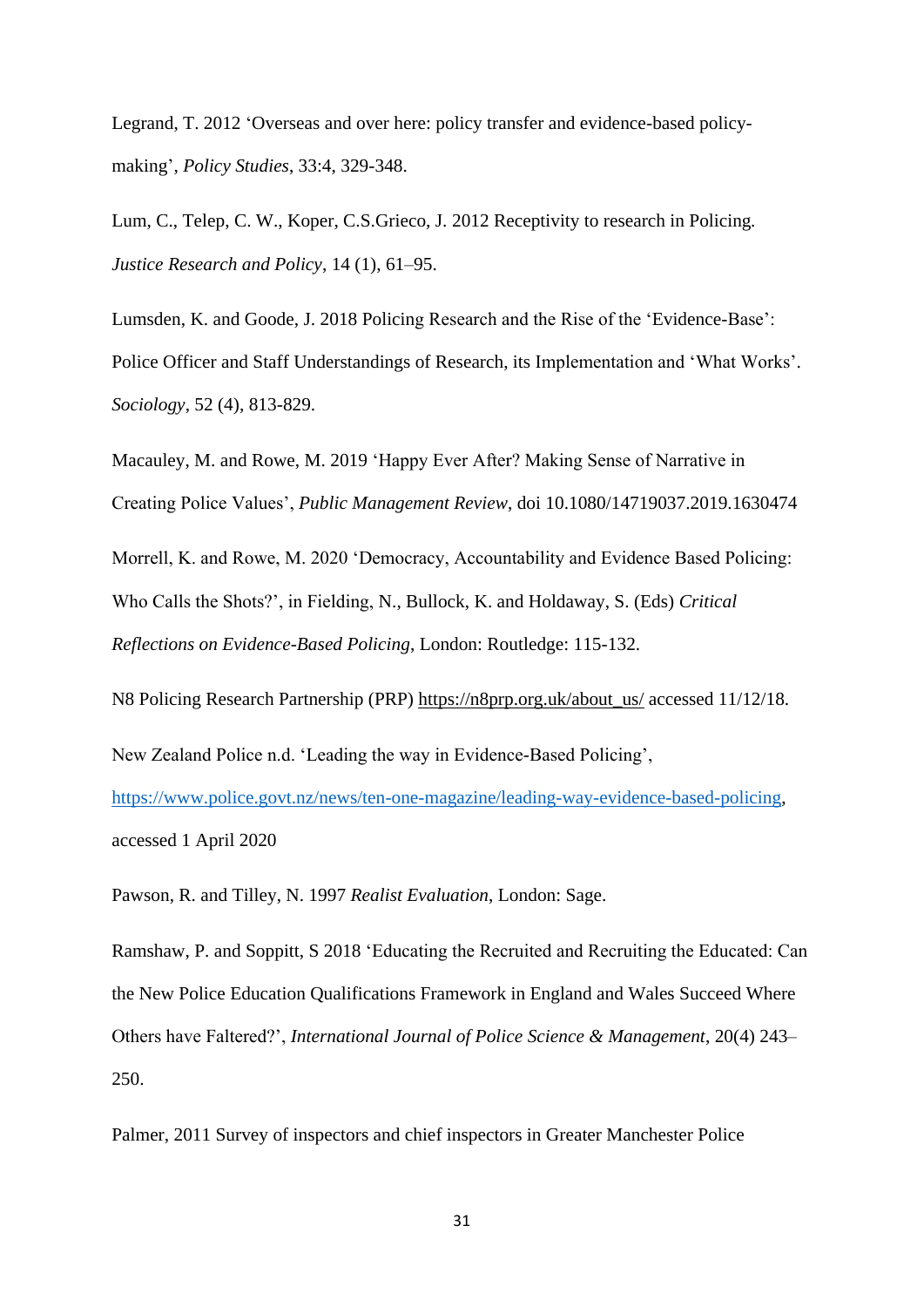Ratcliffe, J. H. 2016 Intelligence-led Policing. 2<sup>nd</sup> ed. London: Routledge.

Rye, S. and Angel, C. 2019 'Intimate Partner Homicide in Denmark 2007–2017:

Tracking Potential Predictors of Fatal Violence', *Cambridge Journal of Evidence Based Policing*, 3(1-2): 37-53.

Rowe, M. 2009 *Police Education, Professionalism, and Diversity*, Briefing Paper 9, Hobart: Tasmanian Institute of Law Enforcement Studies.

Rowe, M. and Macauley, M. 2019 'Giving Voice to the Victims of Sexual Assault: the Role of Police Leadership in Organisational Change', *Policing: an International Journal of Police Strategies & Management*, 42(3): 394-407.

Sherman, L. 1998 *Evidence-Based Policing*. Ideas in American Policing Series. Washington, DC: Police Foundation.

Stone, D. 2017 'Understanding the Transfer of Policy Failure: Bricolage, Experimentalism and Translation', *Policy & Politics*, 45.1: 55-70.

Telep, C.W and Somers, L.J. 2017 'Examining Police Officer Definitions of Evidence-Based Policing: Are We Speaking the Same Language?' *Policing and Society: an International Journal of Research and Policy*, 29(2): 171-187.

Vacchelli, E. 2015 *Project Muse. Localism and austerity: a gender perspective*. Lawrence and Wishart.

What Works Centre of Local Economic Growth [http://www.whatworksgrowth.org/about](http://www.whatworksgrowth.org/about-us/our-workshops/)[us/our-workshops/](http://www.whatworksgrowth.org/about-us/our-workshops/) accessed 11/12/18.

Wimshurst, K. and Ransley, J. 2007 'Police Education and the University Sector: Contrasting Models from the Australian Experience', *Journal of Criminal Justice Education*, 18(1): 106-22.